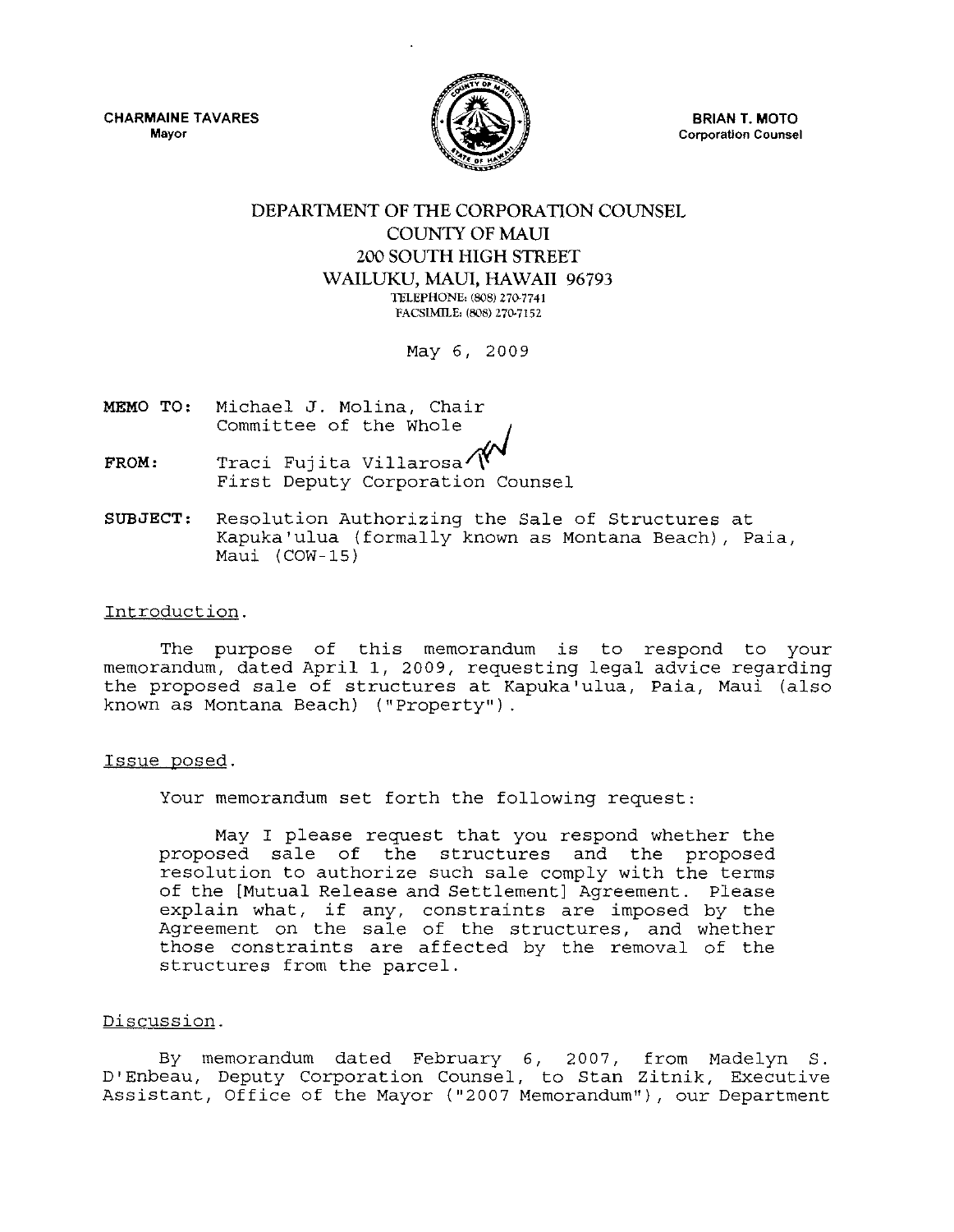MEMO TO: Michael J. Molina, Chair Committee of the Whole DATE: May 6, 2009 Page 2

provided legal advice regarding the uses allowed of the Property under the Mutual Release and Settlement Agreement dated August 10, 2005 ("Agreement"). A copy of the 2007 Memorandum is attached hereto as Exhibit **"1".** 

In the 2007 Memorandum, Deputy Corporation Counsel D'Enbeau stated that the terms of the Agreement do not specifically prohibit the sale and relocation of the house for use as a private residence elsewhere. She noted that Hawaii case law favors free and unrestricted use of property for all lawful purposes, and, to the extent there is doubt regarding the County's ability under the Agreement to sell and move the house (or portions thereof) for use as a private residence, such doubt should be resolved in favor of the County.<sup>1</sup> This continues to be our Department's position on this matter.

However, since the issuance of the 2007 Memorandum, our Department has received an e-mail communication dated March 31, 2009, from Louise lng, Alston Hunt Floyd & lng, attorney for Dennis and Dianne Holland, stating that the Hollands believe that selling the Property to a private party for use as a residence would breach the terms of the Agreement. A copy of the e-mail communication is and commission one rigidoments. In edgy of the committee communication is with this position, the Council should be aware of the different interpretations taken by the parties and the potential risk of litigation posed by such differences.

For the further information of the Council, we requested that the Department of Planning provide a summary of the land use requirements associated with use of the Property and its existing structures for purposes such as education, arts-related uses, and hospice-related uses.'

 $2$  This portion of our memorandum is for the sole purpose of providing additional information for the Committee. We express no opinion as to the cost, feasibility, timing, or practicality of any proposed use of the existing structures at their current location. Our Department has been informed that the shoreline fronting the Property has been subject to significant seasonal

<sup>1</sup> Hiner v. Hoffman, 90 Hawai'i 188, 195, 977 P.2d. 878, 885  $(1999)$  (holding that " $[i]$ t is a well-settled rule that in construing deeds and instruments containing restrictions and prohibitions as to the use of property conveyed[,] all doubts should be resolved in favor of the free use thereof for lawful purposes in the hands of the owners of the fee")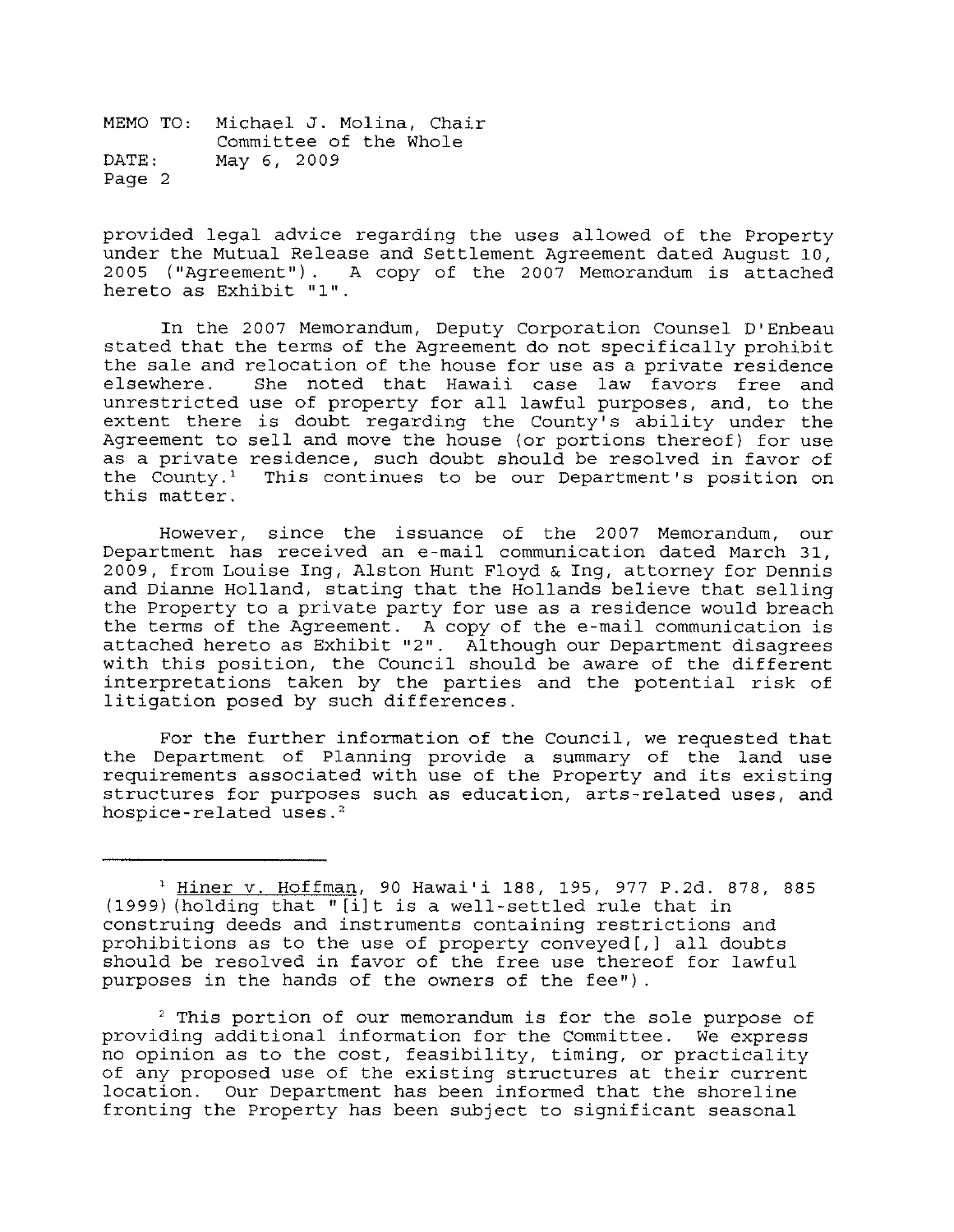MEMO TO: Michael J. Molina, Chair Committee of the Whole DATE: May 6, 2009 Page 3

In response to our request, Jeffrey S. Hunt, Planning Director, transmitted a memorandum dated April 30, 2009, a copy of which is attached hereto as Exhibit "3". In brief, the Planning Director states that, after reviewing existing law and land use maps, the Department of Planning has determined that the existing land use designations<sup>3</sup> for the Property do not allow for the types of uses contemplated by the Agreement. Such uses would require either a conditional use permit or a change in zoning. In his memorandum, the Planning Director also discusses other related requirements and procedures, including: special management area assessment and special management area permit requirements; shoreline certification requirements; compliance with shoreline setback rules; environmental assessment and environmental impact statement requirements under Chapter 343, Hawaii Revised Statutes; compliance with Chapter 19.62, Maui County Code, pertaining to flood hazard areas; and compliance with Chapter 19.36, Maui County Code, pertaining to off-street parking.

cc: Stan Zitnik, Executive Assistant Sheri Morrison, Managing Director Tamara Horcajo, Director of Parks and Recreation Webpage

Attachments: Exhibits "1" - "3"

APPROVED FOR TRANSMITTAL: T. MOTO Corporation Counsel

**S:\ALL\Advisory\TFV\kapukaulua structures.wpd** 

3 As discussed in the Planning Director's April 30, 2009 memorandum, the Property is in the State Urban District, and is designated Park and Open Space in the Paia-Haiku Community Plan. The Property is zoned Urban Reserve.

erosion, and that studies prepared by the Coastal Geology Group, Department of Geology and Geophysics, University of Hawaii at Manoa, have determined that the shoreline is subject to an annual erosion hazard rate in the range of 1.5 to more than 3 feet per year.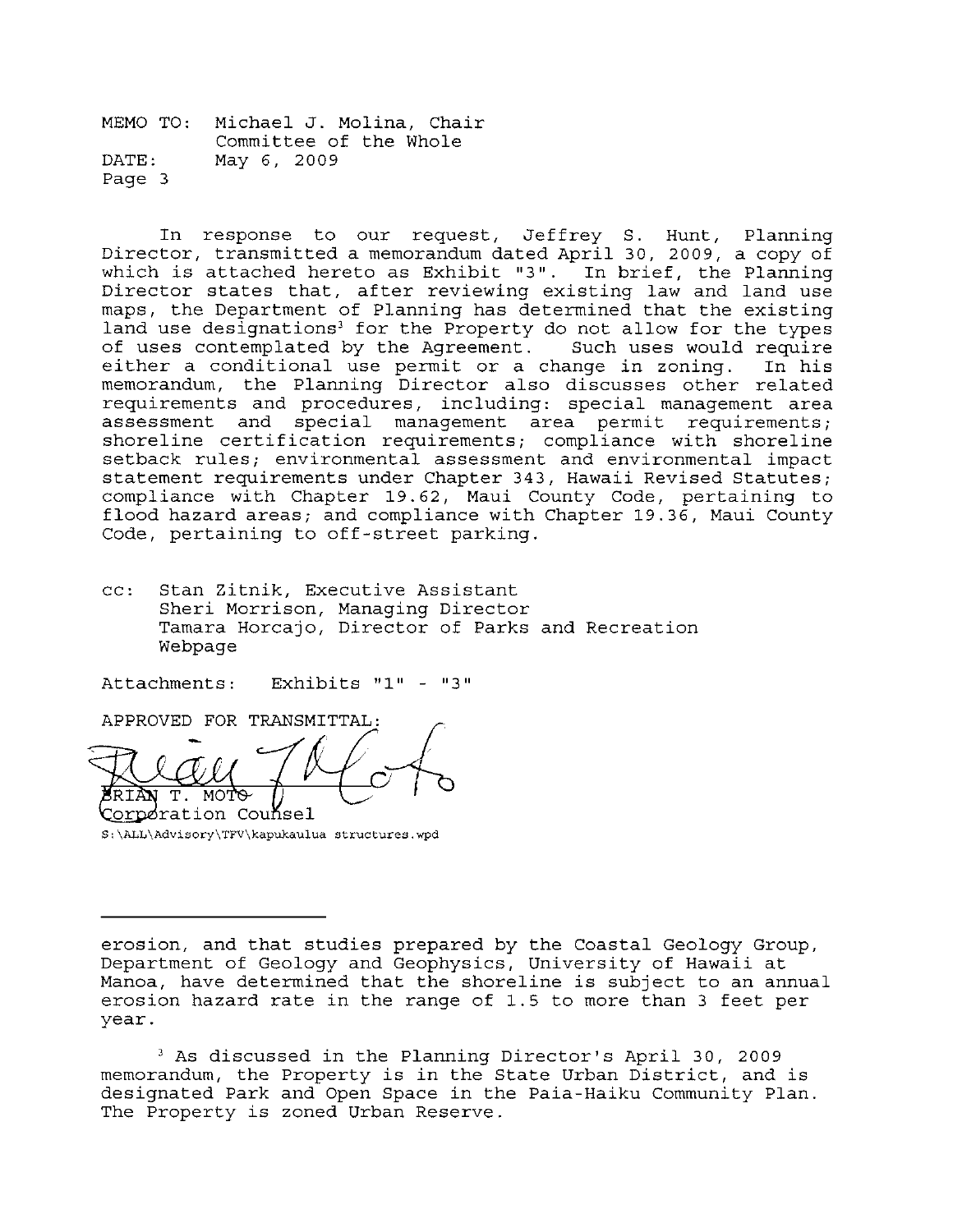**CHARMAINE TAVARES Mayor** 



ים יותר האופ<del>רים באשרים לא נאי</del> פאריין או יותר האופריה, אי אי או איז אחדאו על שנת לאי בפאי בפאי<sub>ת</sub> לו על לסיי שפאל

**BRIAN T. MOTO ActIng Corporation Counsel** 

# **DEPARTMENT OF THE CORPORATION COUNSEL COUNTY OF MAUl 200 SOUTH IDGH STREET WAILUKU, MAUl, HAWAII 96793 TELEPHONE: (808) 270-7740**

February 6, 2007

### **MEMORANDUM**

MEMO TO: Stan Zitnik, Executive Assistant<br>
Office of the Mayor

- FROM: Madelyn S. D'Enbeau, Deputy Corporation Counsel
- SUBJECT: Allowed Uses of the Montana Beach Property (Baldwin Beach House) by County under the Mutual Release and Settlement Agreement

This memorandum is in response to your request for an opinion regarding the allowed uses of the Montana Beach property (Baldwin Beach house) by the County of Maui ("County") under the Mutual Release and Settlement Agreement ("Agreement"), dated August 10, 2005, by and among the County, Dennis and Dianne Holland ("Hollands"), and other parties. (A copy of the Agreement is attached hereto.) In particular, you inquired as to the limitations placed on the use of the house under the Agreement.

### **Response and analysis.**

The Agreement defines the subject property as follows:

The term "Property," as used in this Agreement, shall mean that certain real property and improvements upon the real property identified as TMK (2) 2-5-005:014 HPR 001, located at 3045 Hana Highway, "Apartment A," Paia, Hawai'i 96779. '

Regarding the uses of the property, the Agreement states:

The Parties agree to the following:

1. The County will use the Property solely for public purposes and for the benefit of the general public

 $1$  Agreement, at 2.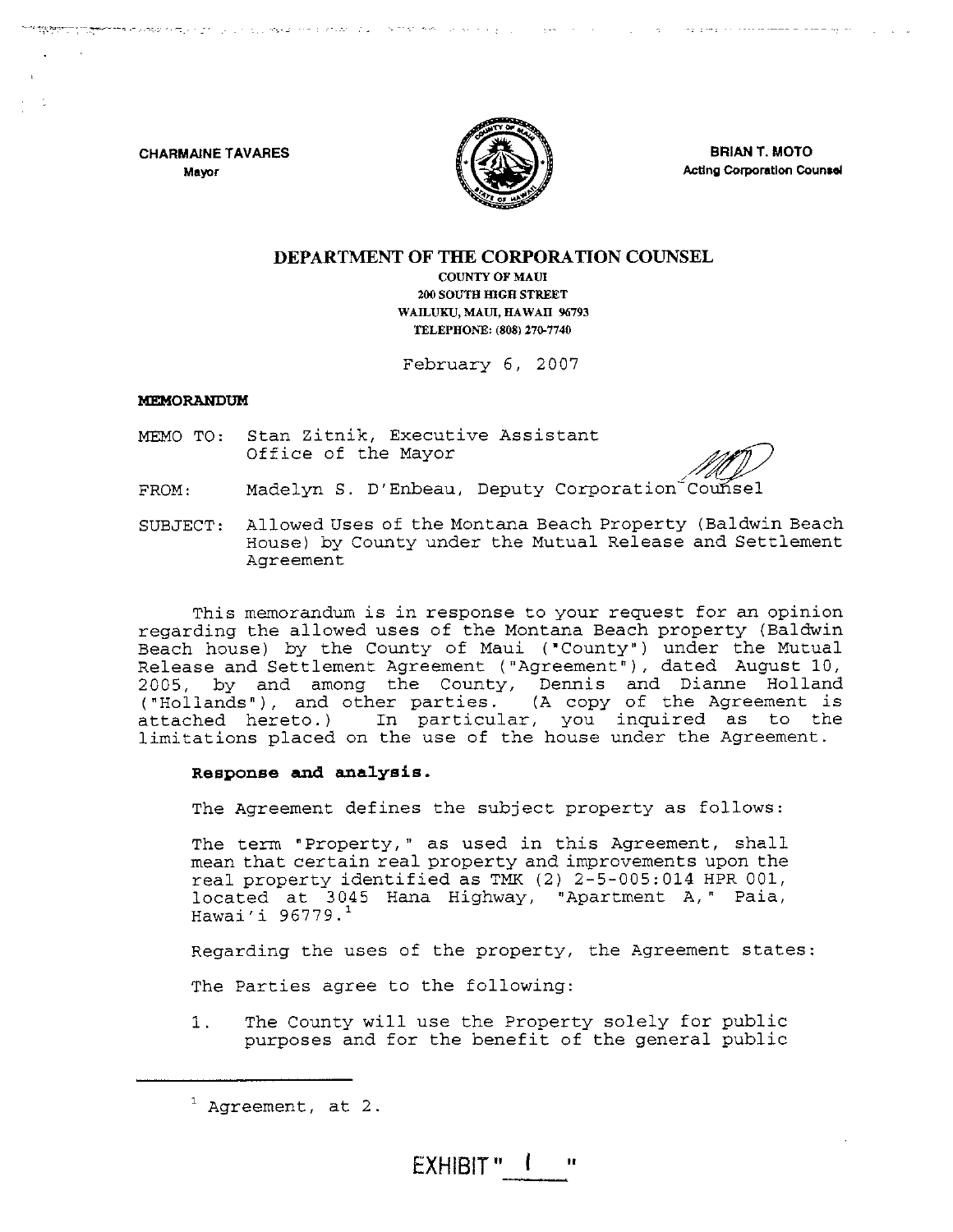MEMO TO: Stan Zitnik, Executive Assistant DATE: Page 2 February 6, 2007

> and the following uses will receive priority in consideration among competing proposed uses (in no particular order): educational uses, art-related uses, and hospice-related uses;

2. The County will NOT re-sell the Property as a residence;

n <mark>man standing kat</mark>ha kathan tingga ng katalog sa kalawang ng kathang ng katalog sa kalawang katalog ng katalog sa

- 3. The County will NOT allow the Property to be used in the future for the following purposes:
	- i. For a private residence;
	- ii. For activities for private commercial benefit (except for activities that may be contracted out for the benefit of the general public).<sup>2</sup>

Having participated in the negotiation of the Agreement, it is my understanding that the Hollands did not want to be denied use of Apartment A as a residence and have the County allow someone else<br>to use Apartment A as a residence after purchasing it. use Apartment A as a residence after purchasing Accordingly, in negotiating the terms of the Agreement, the Hollands required the provisions recited above. However, the question of whether or not the house could be taken apart, removed from the site, and then reassembled as a residence at another site was never raised and is not specifically addressed in the Agreement.

The deed conveying the property to the County does not contain any restrictive language with respect to the use of the house.

Free and unrestricted use of property for all lawful purposes is favored. For that reason, • [i]t is a well-settled rule that in construing deeds and instruments containing restrictions and prohibitions as to the use of property conveyed[,] all doubts should be resolved in favor of the free use thereof for lawful purposes in the hands of the owners of the fee." Hiner y. purposes in the hands of the owners of the fee." Hoffman, 90 Hawai'i 188, 195, 977 P.2d 878, 885 (1999). In other words, any doubt about the meaning of the Agreement would be resolved in favor of unrestricted use by the County.

There is no doubt that the County agreed to neither resell Apartment A for use as a residence nor allow Apartment A to be used for a private residence or private commercial benefit, except for activities that may be contracted out for the benefit of the general public. (The "contracted out" provision was intended to

 $2$  Agreement, at  $7-8$ .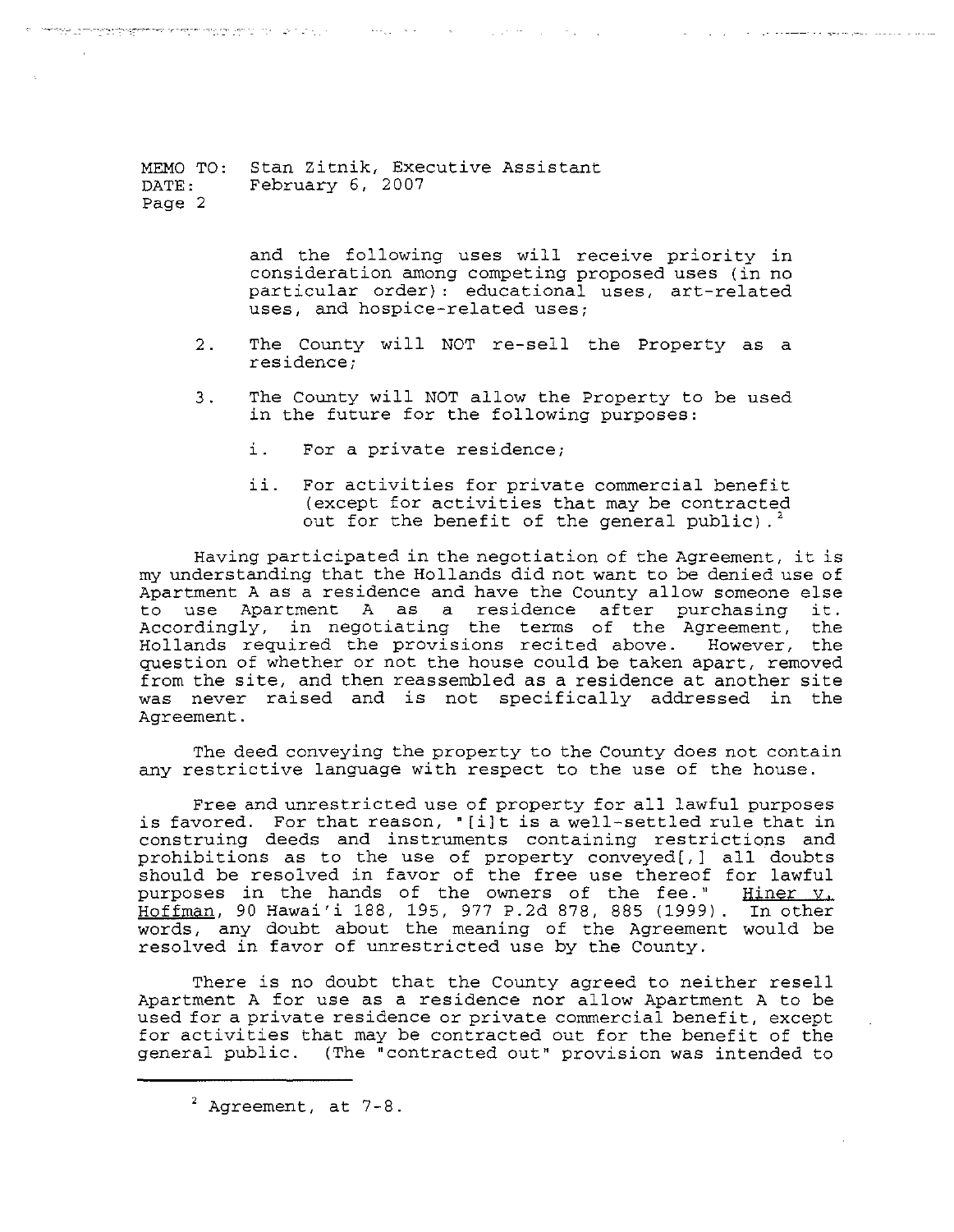MEMO TO: Stan Zitnik, Executive Assistant DATE: Page 3 February 6, 2007

ր անդրանան կառում անգա<del>կական կարևա</del>ն համար հարավարությունները հարավարությունները հարավարությունները։ Հայաստանի հա

allow County to contract for art or yoga lessons, for example, as is done at some community centers.)

 $\omega$  ,  $\omega$  ,  $\omega$  ,  $\omega$  ,  $\omega$  ,  $\omega$ 

The terms of the Agreement do not specifically prohibit the sale and moving of the house for use as a private residence somewhere else. To the extent there is doubt regarding County's ability under the Agreement to sell and move the house (or portions thereof), we believe such doubt would be resolved in favor of the County based on the principles discussed in the Hiner case. Therefore, relocation of the house to another site for use as a residence or other purpose would not violate the Agreement. This option was available to the Hollands before they decided to sell the property to the County.

In Hiner, the Hawaii Supreme Court cautioned that free and unrestricted use of property is favored only to the extent of applicable State land use and County zoning regulations. Uses of the house at its current site that would be permitted under the Agreement may not be permitted under State land use and County community plan and zoning ordinances. In the absence of information about the specific uses contemplated for the house at its current site, we are unable to opine further.

MSD: lak 8:\ALL\msd\Opinions for Council, Administration\Holland house agreement.wpd Attachment

~c: Michele White, Legal Assistant

APPROVED FOR TRANSMITTAL:

חידראו

sing Corporation Counsel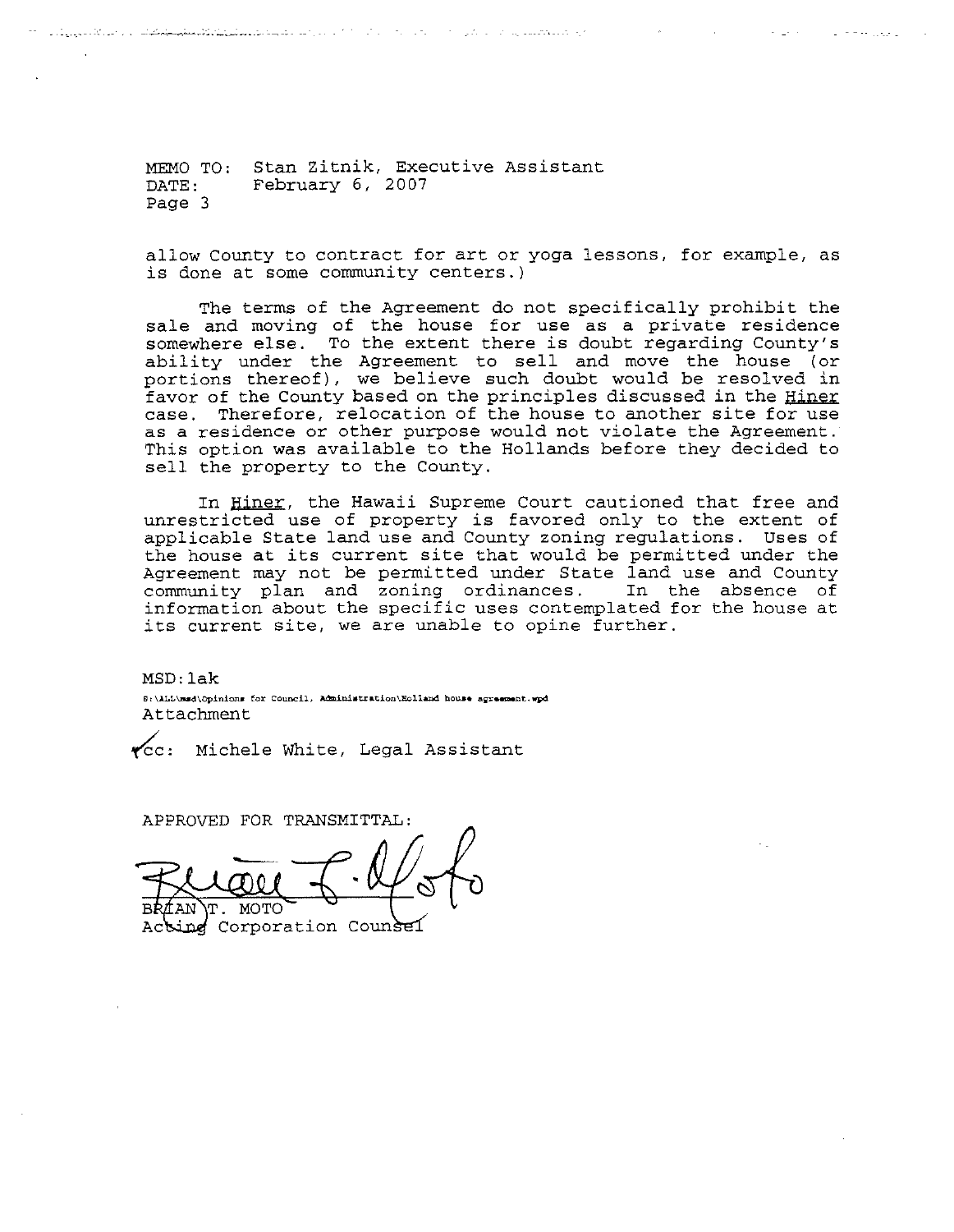08-24-2005 03:16pm From-C of M Dupt of Corporation Counsel 808 2707152

 $\mathcal{A}=\{a,b,c\}$  , where  $\mathcal{A}$ 

 $\mathcal{A}_1$  , and  $\mathcal{A}_2$  , and

## MUTUAL RELEASE AND SETTLEMENT AGREEMENT

This SETTLEMENT AND RELEASE AGREEMENT is dated August 10, 2005.

#### I. DEFINITIONS

 $\mathbb{C}^{n\times n}$  , we are easy with a set of  $\mathbb{C}^{n}$ 

#### A. **AGREEMENT.**

The term "Agreement" shall mean this Mutual Release and Settlement Agreement, entered into by and among the Parties.

#### В. PARTIES.

The term "Parties" shall mean and include the following:

1. DENNIS P. HOLLAND, as an individual and as a Trustee of the Revocable Living Trust Agreement of Dennis P. Holland, the Dennis P. Holland Revocable Living Trust, and the Dianne Holland Revocable Trust; DIANNE HOLLAND, as an individual and as a Trustee of the Revocable Living Trust Agreement of Dianne Holland, the Dianne Holland Revocable Living Trust, and the Dennis P. Holland Revocable Living Trust (collectively, "the Hollands");

 $2.$ THE COUNTY OF MAUI, JAMES H. APANA, JAMES TAKAYESU, and JOHN E. MIN (in both the capacity as individuals and in their present and/or former affiliation with the County of Maui) (collectively, "the County"); and

З. JAMES H. FOSBINDER, RHONDA MARY FOSBINDER, and IVEY FOSBINDER FOSBINDER LLC a Limited Liability Law Company (formerly known as FOSBINDER & FOSBINDER a Law Corporation) (collectively, "the  $Foshinders$ ");

Unless otherwise expressly stated in this Agreement, each party named above shall be taken and construed to include the named parties, and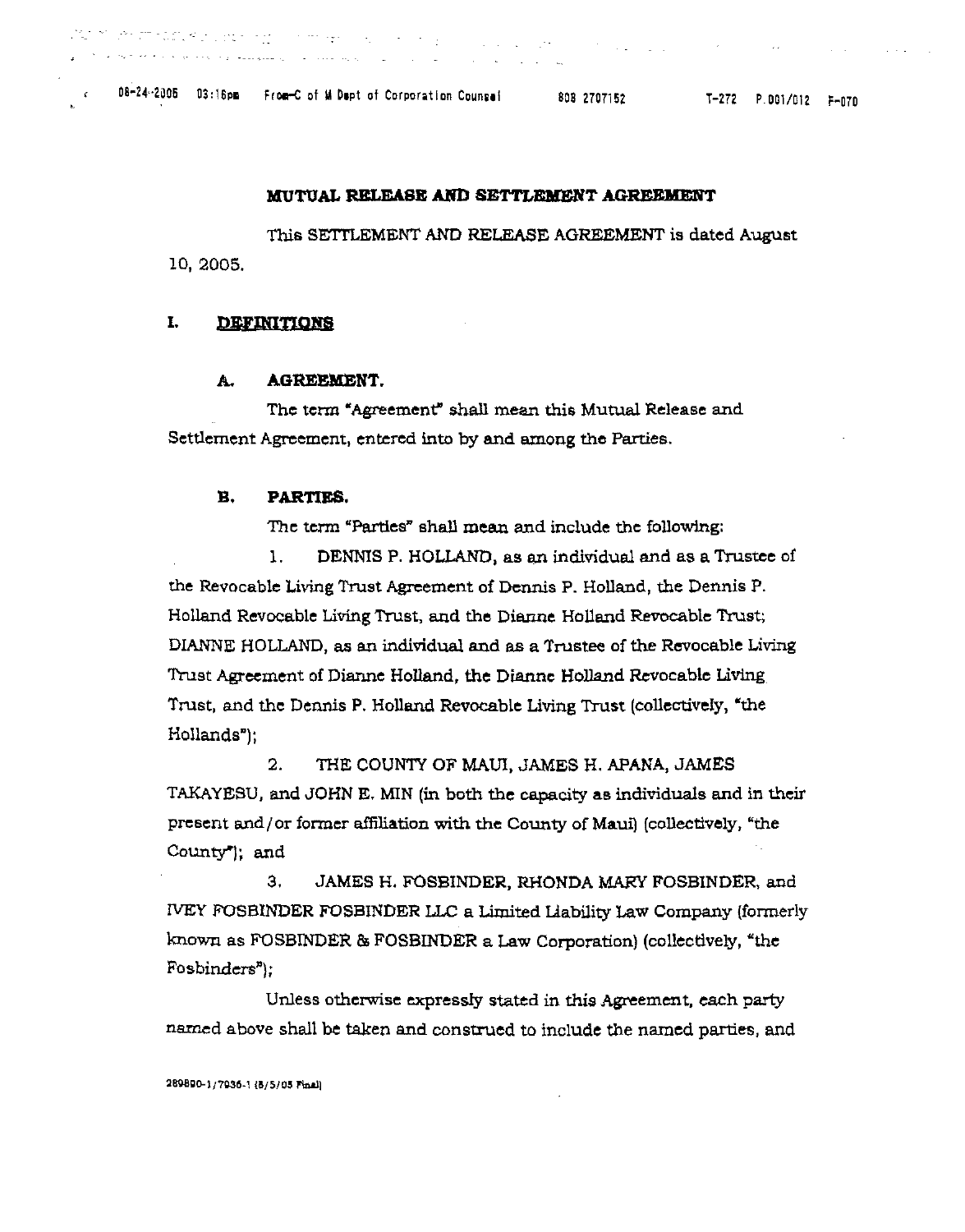-- - <sup>~</sup>- - , *-* '-~r----.-. *\_\_\_\_\_\_ :\_* 

as applicable in connection with this Agreement, assignees, successors, trustees, legal representatives, parent entities, subsidiaries, affiliates, divisions, present and former officers, directors, agents, employees, attorneys, and insurance companies, and other persons acting or purporting to act on its behalf. The parties specifically agree that "the County" includes its/their departments, divisions, and present and former officers, agents, employees and insurance companies.

In this Agreement, the use of one gender shall include all genders, as appropriate, and the use of the singular shall be taken to include the plural, and the use of the plural shall be taken to include the singular.

### C. **TB& PROPERTY.**

The term "Property," as used in this Agreement, shall mean that certain real property and improvements upon the real property identified as TMK (2) 2-5-005:014 HPR 001, located at 3045 Hana Highway, «Apartment A," Paia, Hawai'i 96779.

# D. CLAIMS.

The term "Claims,' as used in this Agreement, shall mean and refer to any and all claims of any kind or nature whatsoever, however described or presented, existing now or in the future, whether known or unknown, Whether suspected or unsuspected, for damages or for other relief, which arise out of and/or relate to the Property, and as are more fully described in the following actions:

1. *Holland, et al. v. County of Maui, CV02-0071 (United States* District Court, District of Hawai'i);

2. Holland, et al. v. Apana, CV03-00296 (United States District Court, District of Hawai'i);

*3. Holland* 6t aI. *v. Ulmer,* CV04-00470 (United States District Court, District of Hawai'i);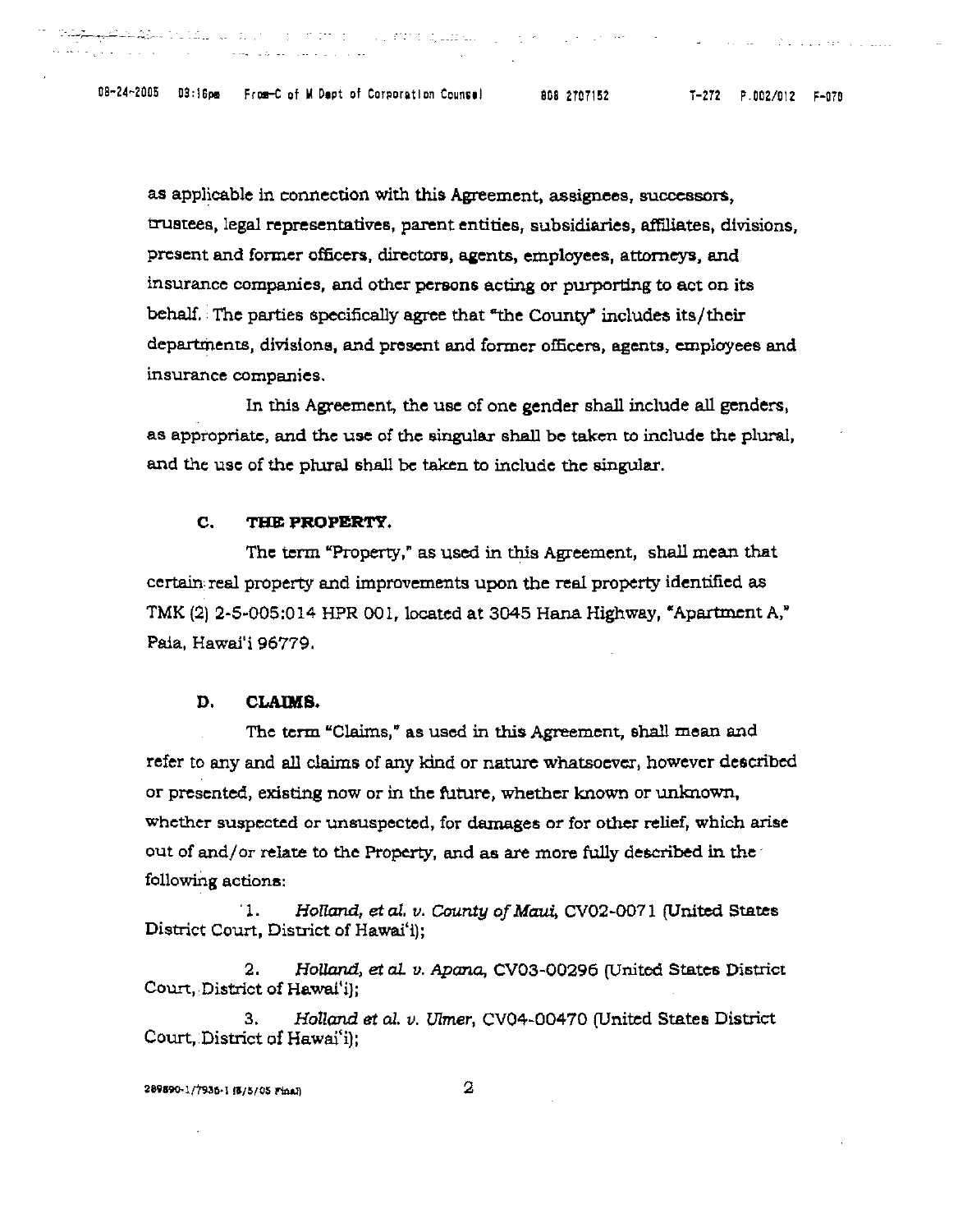*4.* County *of Maui* (Appellants) v. *HoUands* (Appellees), No. 05- 15057 (D,C. No. CV03-00296 HO) (United States 9'" Circuit Court of Appeals);

*5.* County *of* Maui (Appellants) v. *Hollands* (Appellees), No. 05- 15109 (D.C. No. CV02-00071 HO) (United States 9'" Circuit Court of Appeals);

6. *Hollands u.* Magness, Civil No. 03-1-000150 (State of Hawai'i, 2nd Cir.);

*7. Hollands u. MauiPlan.nfng* Commission, Civil No. 04-1-00372 (State of Hawai'i,  $2<sup>nd</sup>$  Cir.);

8. County *of* Maul *v. Hollaruls,* Civil No. 01-1-0642(3) (State of Hawai'i, 2nd Cir.);

9. In the Matter of the Appeal of Hollands before the Board of *Variances and* Appeals, BVA 03-0005;

10. McLaughlin *v. HoUands,* ML02-1-00017 (State of Hawai'i, 2nd Cir.) - Notice of Dismissal filed August 21,2002;

*11.* sadri *v.* Ulmer, et *al.;* Civil No. 00-1-000305 (State of Hawai'i,  $2<sup>nd</sup>$  Cir.).

'Claims" shall alae specifically include all claims for fines and/or penalties presently asserted and/or which could be asserted against the Hollands arising out of and/or related to the Property, or against the payment settlement proceeds arising out of this Agreement.

# II. PURPOSE AND INTENTION

The purpoee and intention of this Agreement is to eettle, fully and finally, all Claims existing among and between the Parties.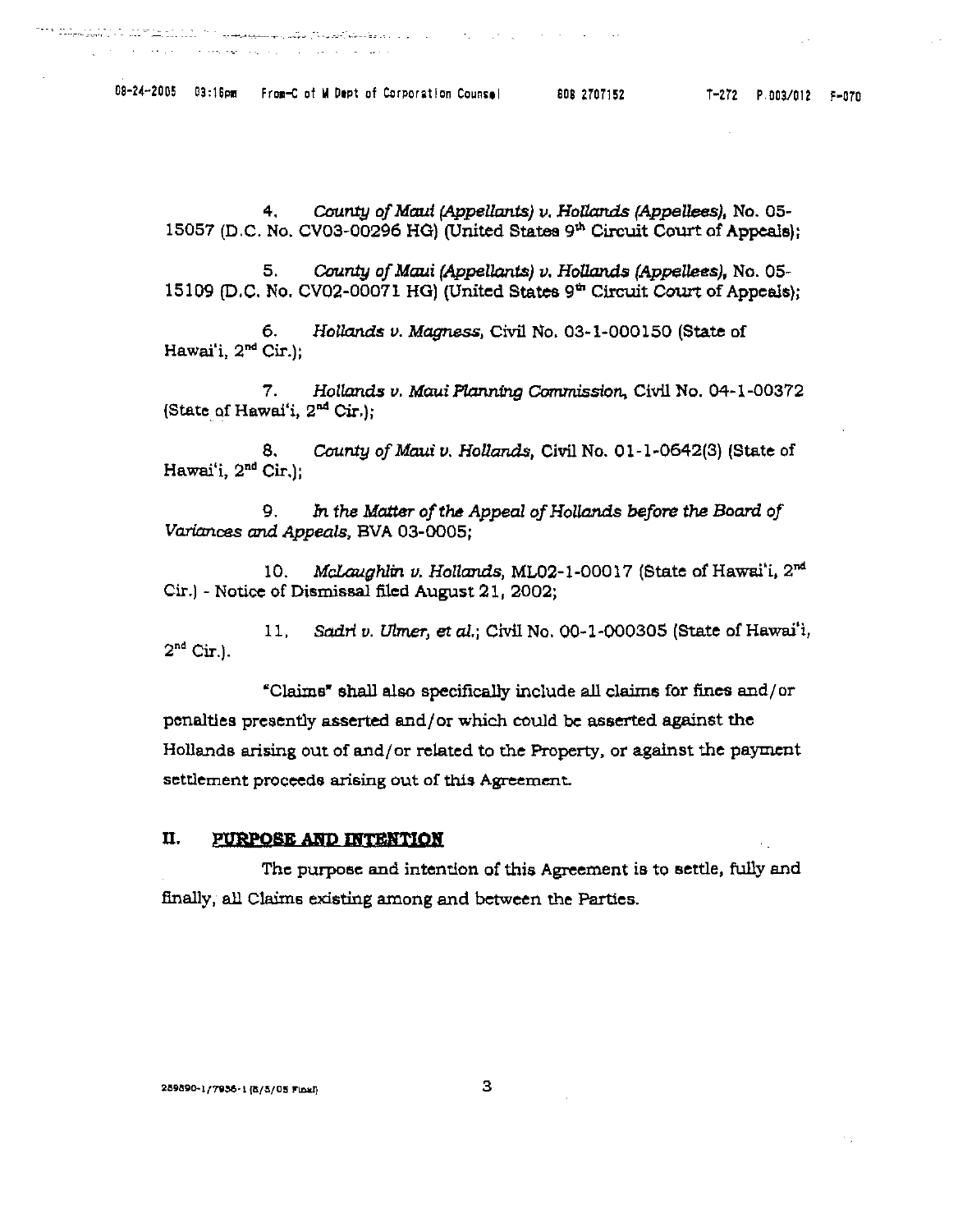en alla de

#### Ш. **AGREEMENTS AND CONSIDERATION**

# **A. MUTUAL RELEASES AND DISMISSALS OF CLAIMS.**

The Hollands and the County shall mutually release all Claims against and among each other. In furtherance of such mutual release, the Hollands and the County will execute dismissals with prejudice for the actions enumerated as paragraphs  $1-11$  in section "I.D." above in which the County is a party. The Hollands also agree to execute dismissal8 with prejudice: for any Claims against Kurt Magness, Kurt R. Ulmer, Michael Lee Weidener, and Montana Beach LLC, but expressly reserve all claims and defenses against Asghar R. Sadri. The Hollands and the County warrant that they are the sole ownen; of the actions and claims that they are hereby agreeing to dismiss and release. Such dismissals shall be effectuated by way of signed stipulations, followed by appropriate orders of the court and/or other appropriate adjudicating body. The executed but unfiled stipulations shall be placed in escrow. Upon completion of the escrow transactions, the stipulations shall be filed and/or otherwise submitted to the proper adjudicating body. Additionally, the County through its Corporation Counsel, shall confirm in writing that no penalties and/ or fines remain owing by the Hollands to the County as to any aspect of the Property.

The Hollands and the Fosbinders shall mutually release any and all Claims and any other claims of any kind or nature whataoever, whether known or unknown, against and among each other, including but not limited to, claims for unpaid attorneys' fees and costs, claims under Haw. Rev. Stat. § 507-81, and claims for breach of contract, malpractice, negligence, interference with contract, and breach of fiduciary duty. The Hollands and the Fosbinders warrant that they are the sole owners of the actions and claims that they are hereby agreeing to dismiss and release.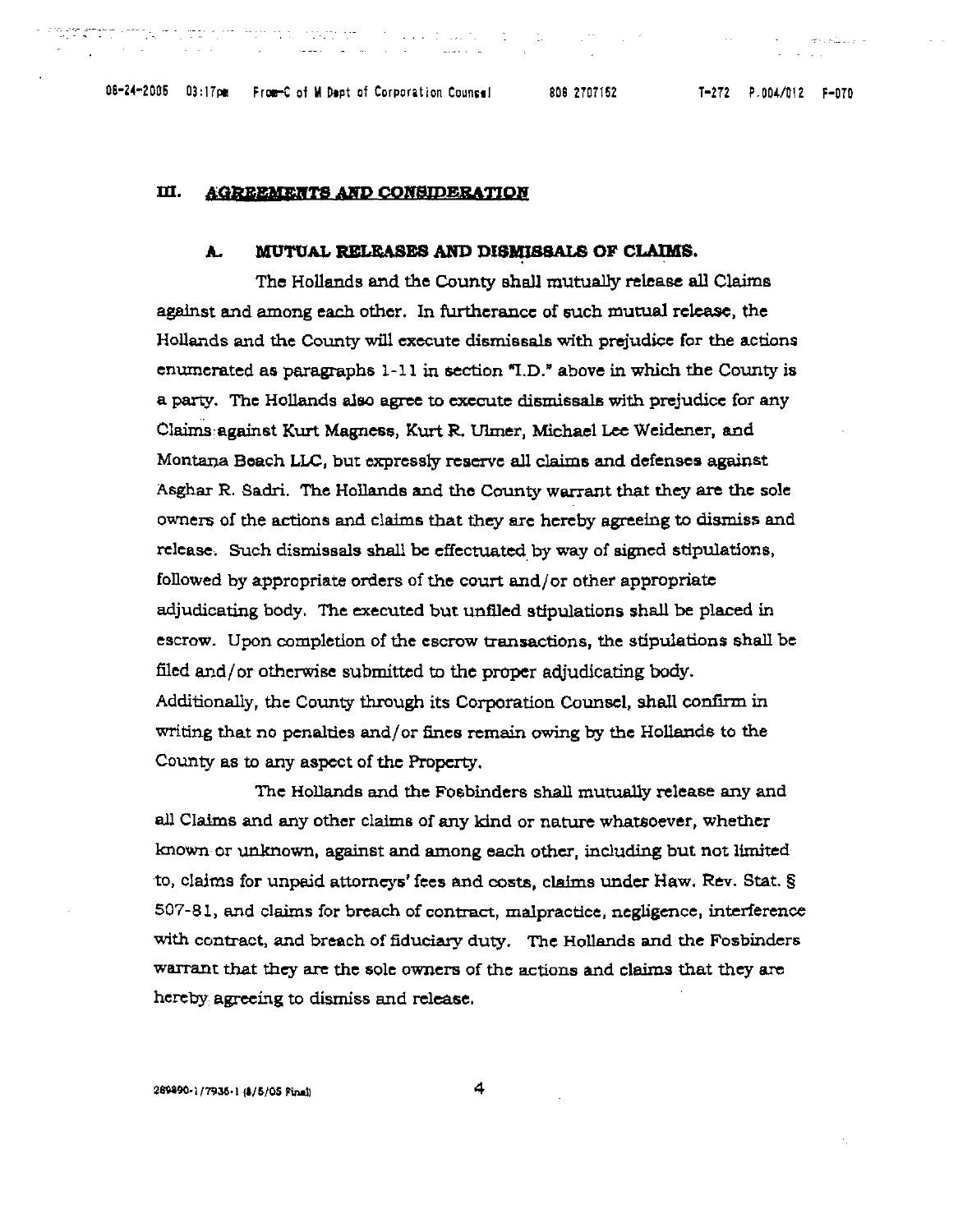The Fosbinders and the County shall mutually release any and all Claims and any other claims of any kind against and among each other arising out of the Property or the Fosbindera' representation of the Hollands. including but not limited to, claims for Wlpaid attorneys' fees and costs owed by the Hollands. The Fosbinders and the County warrant that they are the sole owners of the actions and claims that they are hereby agreeing to dismiss and release.

The Fosbinders shall release any and all Claims and any other claims of any kind arising out of the Property or the Fosbinders' representation of the Hollands, including claims for attorneys' fees and costs, against any and all former or present parties to the court actions listed In paragraphs 1-11 in section "I.D." above. The Fosbinders warrant that they are they sole owners of the actions and claims they are hereby agreeing to release.

## **B. SALE OF THE PROPERTY TO THE COUNTY.**

The County shall pay the Hollands the sum of Four Million Five Hundred Eighty Thousand Dollars (\$4,580,000), payment to be made as follows:

1. Three Hundred Thousand Dollars (\$300,000) via a County check made payable to "Ivey Fosbinder Fosbinder LLC" to be delivered by the Title Guaranty escrow to the Fosbinders at closing ("Fosbindcr Payment"). On or before AUgust 18, 2005, at 4:30 p.m., the Fosbinders shall provide an originalW-9 for said payee to the County; and

2. Four Million Two Hundred Eighty Thousand Dollars (\$4,280,000) paid as follows: (a) Two Million Dollars (\$2,000,000) via a check from the County's insurance company, Royal Sun/Alliance Insurance Company aka Royal Indemnity company, payable to "Dennis P. Holland, Dianne Holland, and Alston Hunt Floyd & Ing Client Trust Account" ("1nsurance Payment"j, and (b) Two Million Two Hundred Eighty Thousand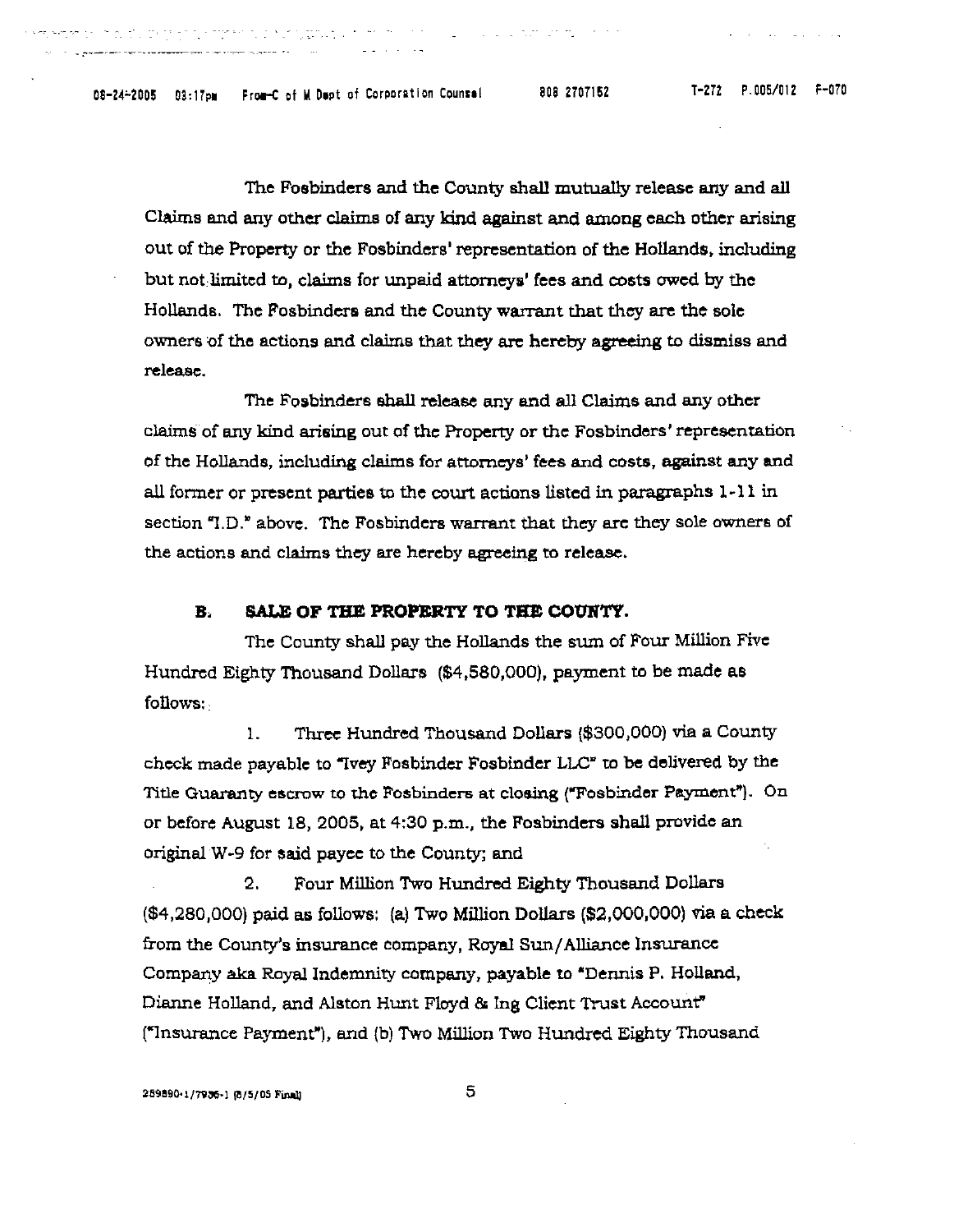08-24-2005 03:17pm From-C of M Dapt of Corporation Counse! 808 2707152 7-272 P.006/012 F-070

die huste und der hinnen.

Dollars (\$2,280,000) via a check from the County payable to "Title Guaranty Escrow \$ervices Inc." ("County Payment").

and a final property

The Hollands shall transfer their ownership interests in the Property to the County via the limited warranty apartment deed attached hereto as Exhibit "A." The County shall take all necessary steps so that the foregoing checks are provided to escrow as expeditiously as possible in advance of closing. The Hollands shall endorse the check for the Insurance Payment for deposit into the Alston Hunt Floyd & 1ng Client Trust Account. All proceeds from the Insurance Payment shall then be wired from the Alston Hunt Floyd & Ins Client Trust Account to the Title Guaranty escrow. The Title Guaranty escrow shall use the proceeds of the Insurance Payment and the County Payment to pay off the Hollands' first and second mortgages on the Property. Releases of the Hollands' first and second mortgages shall be recorded prior to the limited warranty apartment deed attached as Exhibit "A." The remainder of the proceeds of the Insurance Payment and the County Payment shall be paid at closing,to "Dennis P. Holland, Dianne Holland, and the Alston Hunt Floyd &; Ing Client Trust Account" and delivered by Title Guaranty escrow to the Hollands. The Fosbinder Payment shall be delivered by Title Guaranty escrow to the Fosbinders as described above at closing.

The parties acknowledge that Ivey Fosbinder Fosbinder LLC A Limited Uabillty Law Company (formerly known as Fosbinder & Fosbinder a Law Corporation) ("the Fosbinders"). filed Notices of Attorney's Charging Lien through their attorney, Lissa H. Andrews in the following cases:

1. *Holland, et al. v. County of Maui, CV02-0071* (United States District Court, District of Hawai'i);

*2. HoUand,* et al. II. *Apana.* CV03-00296 (United States District Court, District of Hawai'i);

*3. Holland* at *al. v. Vlmer,* CV04-00470 (United States District Court, District of Hawai'i);

289890-1/7936-1 (8/5/05 Final)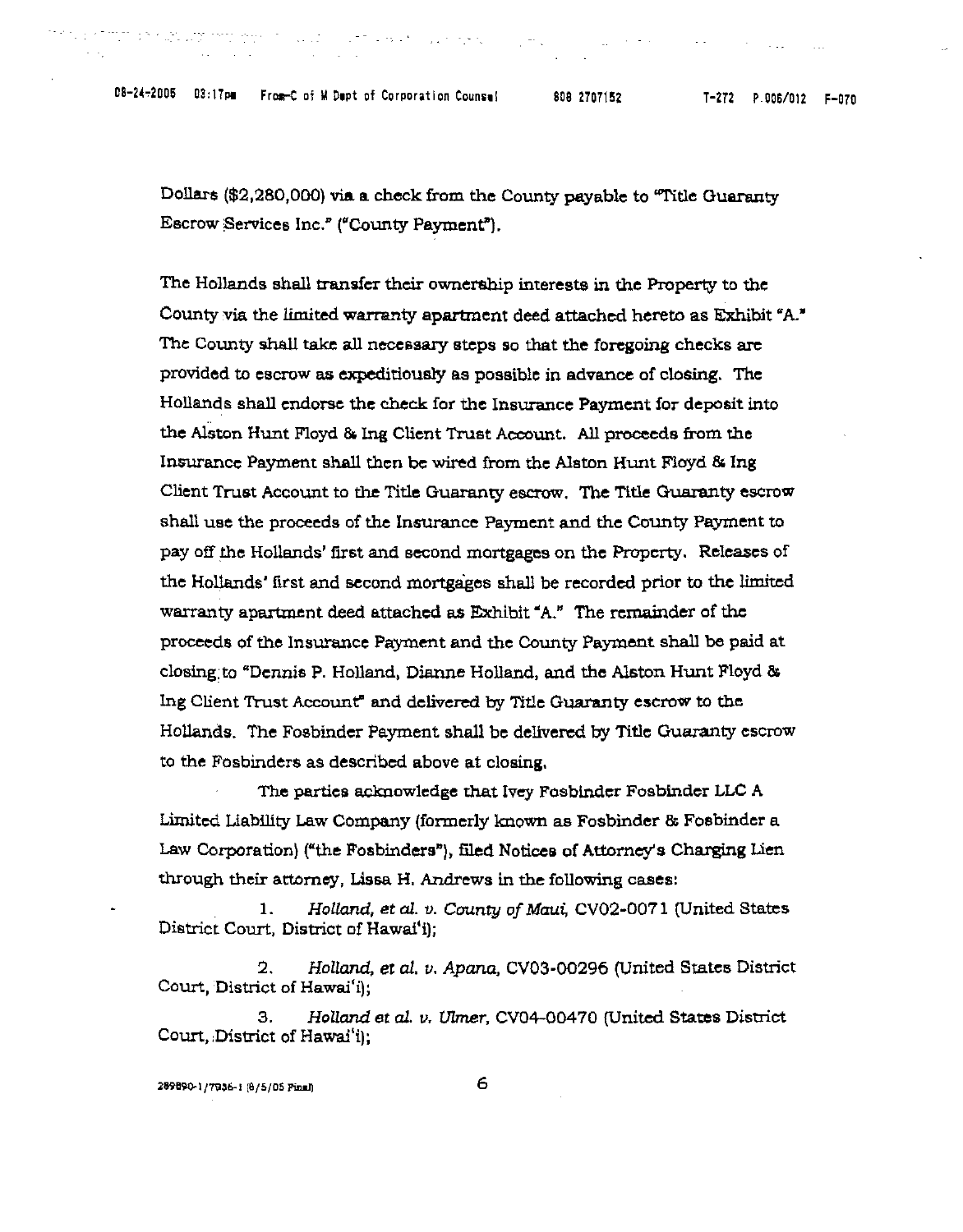08-24-2005 03:17pm From-C of M Dept of Corporation Counsel 608 2707152 7-272 P.007/012 F-070

 $\sim 10^{-1}$ 

 $\mathcal{L}_{\text{max}}$ 

**Carl Carl** 

ו הוא היה המודרנים במודרים במודרים המודרים במודרים במ<mark>י ממצט הממ</mark>דרים הקוליות ואו מאוד מאוד שהקינים המודרנים במוד

 $\sim$ 

 $\mathcal{L}^{\text{max}}$  .

الراسيس ولوسه طوراسه داردات الاستنباب

4. County of Maul (Appellants) *v.* HoUands *(AppeI1ees).* No. 05- 15057 (D.C. No. CV03-00296 HG) (United States 9<sup>th</sup> Circuit Court of Appeals);

5. County of Maui (Appellants) *v.* Hollands (Appellees), No. 05- 15109 (D.C. No. CV02-00071 HG) (United States 9<sup>th</sup> Circuit Court of Appeals); *6. Hol!ands v. Magness,* Civil No. 03-1-000150 (State of Hawai'i, 2<sup>nd</sup> Cir.);

7. Hollands v. Maui Planning Commission, Civil No. 04-1-00372 (State of Hawai'i, 2nd Cir.) (consolidated with Montana Beach, LLC *v.* Maui *Planning* Commission, CV-04-1-0357(2) (State of Hawai'i, 2d Cir.), Sadri v. Maui Planntng Commission, CV-04-1-03622 (State of Hawai'i, 2d Cir.), and Weldener v. Maul.Planning Commission, CV-04-1-0368(2) (State of Hawai'i, 2d Cir.)};

8. County of Maui v. Hollands, Civil No. 01-1-0642(3) (State of Hawai'i, 2nd Cir.); and

9. Sadri *v. Ulmer, et al.*; Civil No. 00-1-000305 (State of Hawai'i,  $2^{nd}$  Cir.).

The foregoing Notices of Attorney's Charging Lien shall be collectively referred to herein as the «Notices." The FOBblnders agree that upon execution of this Agreement by all parties, they will expeditiously withdraw or release all Notices listed above and any other Notices of Attorneys' Charging Lien in any case in which the Hollands arc a party. The Fosbinders specifica1ly agree that the County shall have no further responsibility or liability with respect to the Notices and any other Notices of Attorney's Charging Lien filed by the Fosbinders or their attorney arising out of the Fosbinders' representation of the Hollands In any matter. The County shall have no further liability or involvement in any dispute between the Hollands and the F05binders.

## C. USE OF PROPERTY.

The Parties agree to the following;

1. The County will use the Property solely for public purposes and for the benefit of the general public and the following uses will receive

289890-1/7936-1 (\$/5/05 Pinnl)

7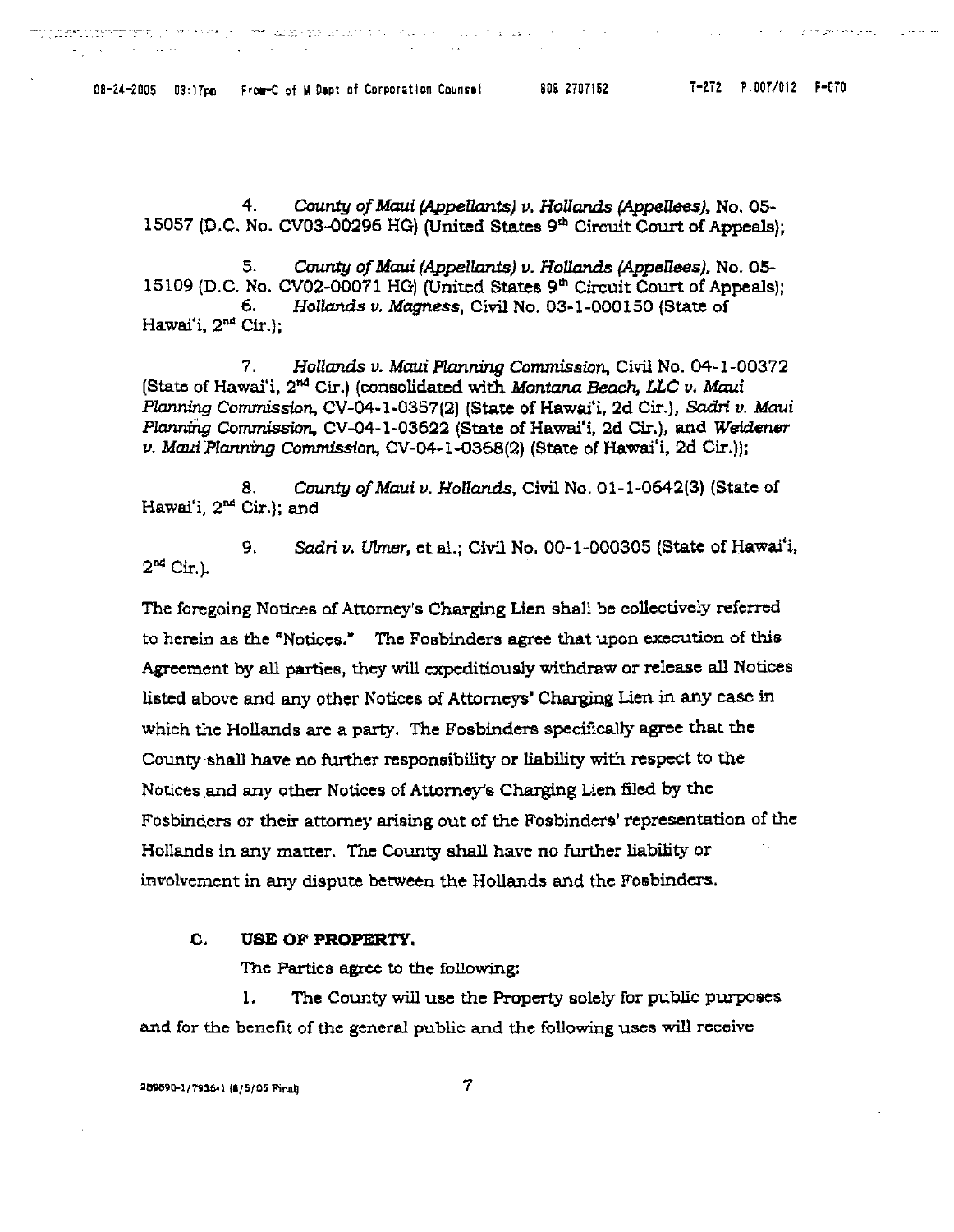08-24-2005 03:18pm From-C of M Dupt of Corporation Counsel 808 2707152 7-272 P.008/012 F-070

and the second second service of the second second service of the second service of the series of the series of the series of the series of the series of the series of the series of the series of the series of the series o

i standardi gan tarket de en en de beskeie de en gjort til stat folket folket i stat i stat folket i stat i st<br>De en stat i stat folket folket i de en stat folket i stat folket i stat folket i stat i stat i stat i stat i

المدخرة فالجويج فالجماع ويتداعا

priority in consideration among competing proposed uses (in no particular order): educational uses, art-related uses, and hospice-related uses;

2. The County will NOT ro-sell the Property as a residencc;

3. The County will NOT allow the Property to be used in the future for the following purposes:

i. For a private residence;

ii, For activities for private commercial benefit (except for activities that may be contracted out for the benefit of the general public),

# D. FEES AND COSTS.

The Parties shall bear their own attorneys' fees and costs.

# IV. FURTHER UNDERSTANDINGS AND AGREEMENTS

# A. INSTRUMENTS REQUIRED FOR RESOLUTION OF CLAIMS.

The Parties agree to cooperate fully in all necessary steps to effectuate each and every term of this Agreement in a timely manner, including but not limited to the execution of all appropriate documents (including without limitation, Maui County budget approvals, Administrative and Council approvals, drafting and execution of notices of dismissal of claims, and transfer documents related to the Property). Completion of such documentation shall occur by August 10, 2005,

### B. WAIVERS.

No waiver of any breach of any covenant or provision contained in this Agreement shall be deemed a waiver of any preceding or succeeding breach thereof, or of any other covenant or provision herein or therein contained. No extension of time for performance of any obligation or act shall be deemed an extension of the time for performance or any other obligation or act.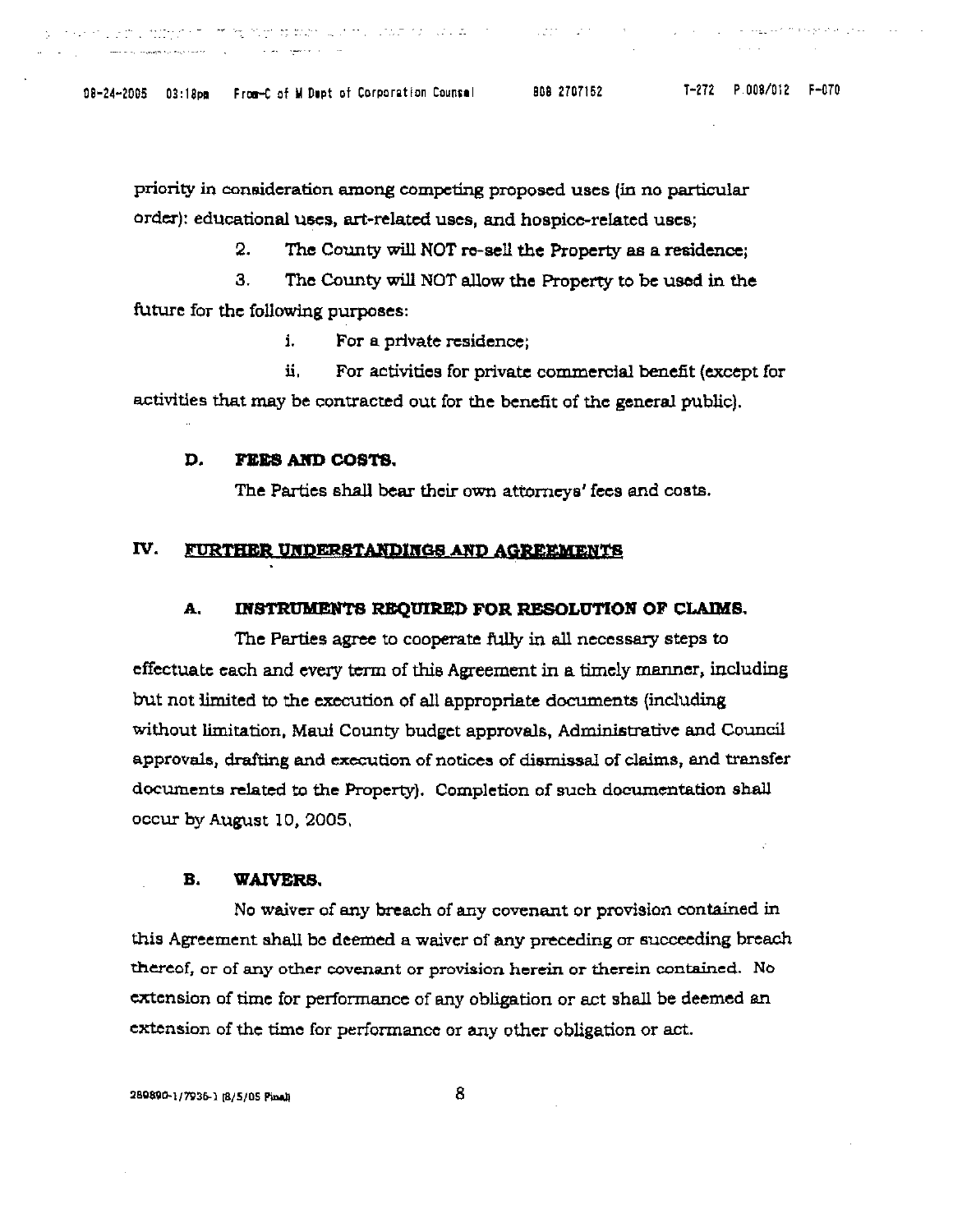# C. GOOD FAITH AND MUTUAL COOPERATION.

1. The Parties agree to cooperate fully to eifectuate the agreedupon terms of this Agreement in any good faith settlement proceedings as may be required pursuant to Haw. Rev. Stat. § 563-15.5.

و الروم المعلوم الأمريكي والمستخدم المناطق المستخدم المستخدم المستخدم المستخدم المستخدم المستخدم المستخدم المستخدمات

2. The County will not oppose the Hollands in their efforts to obtain tax credits for any difference between the current market value of the property (as blighted) and the purchase price of the Property.

3. The Hollands agree to cooperate with the County with respect to any litigation or other claim that Ashgar Sadri may make against the County relating to the Project known to the Parties as the Montana Beach Litigation.

4. The Parties will not disparage each other and will cooperate to issue a joint statement regarding the instant settlement.

# D. NO PARTY DEEMED DRAFTER.

The Parties agree that no party shall be deemed the drafter of this Agreement and further, in the event that this Agreement is ever construed by a court of law, such court shall not construe this Agreement or any provision of this Agreement against any party as the drafter of the Agreement.

# E. NO LIABILITY.

Each of the Parties denies any and all liability, negligence, breach of duty, breach of any agreement (except this Agreement), misconduct, violation of statute. and/or wrongdoing of any kind, character or nature whatsoever for purposes of this Agreement.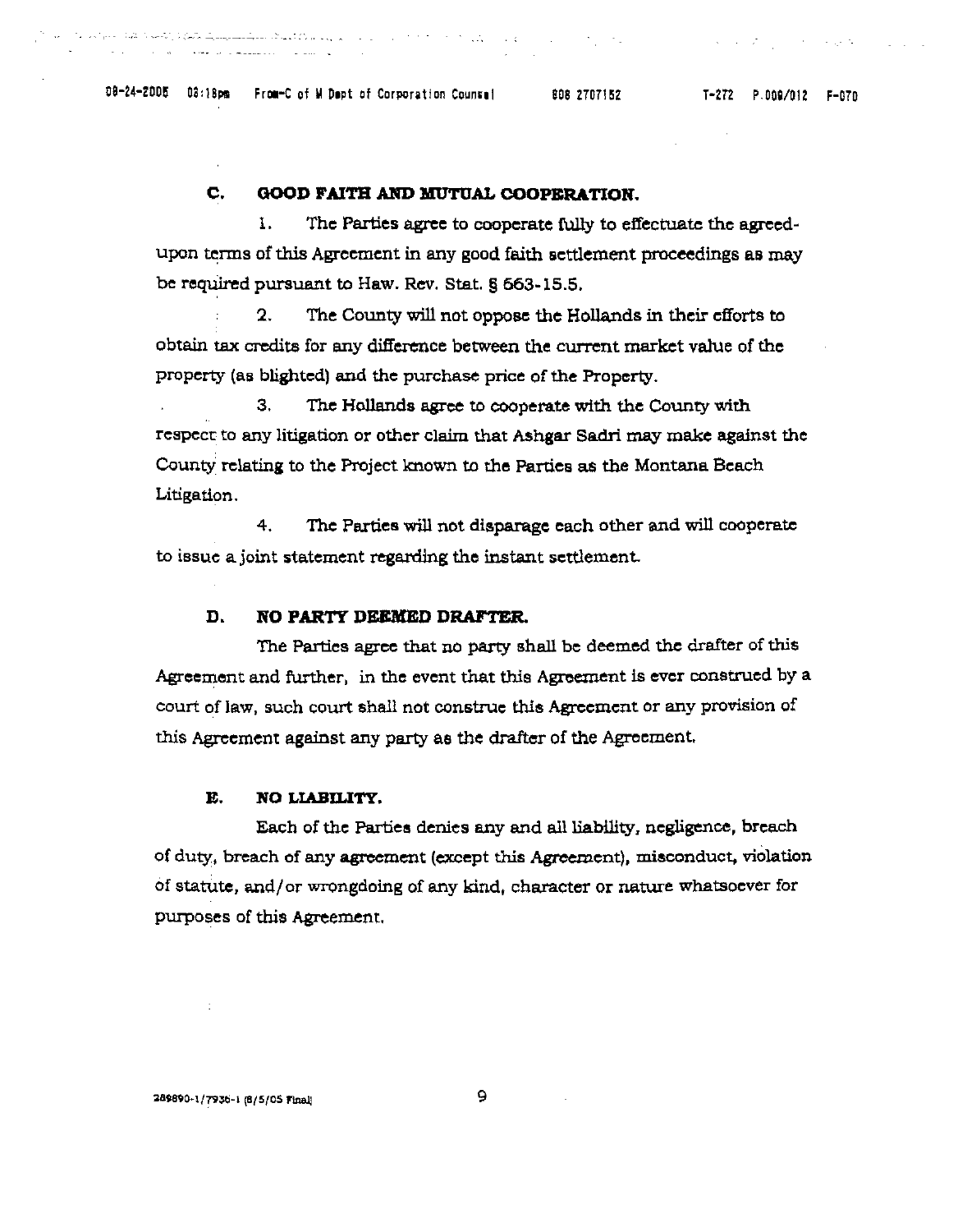08-24-2005 03:18pm From-C of M Dept of Corporation Counsel 808 2707152 7-272 P.010/012 F-070

# F. NO INDUCEMENT OR RELIANCE.

in a complete the fugit is the season in that is a control of the complete of the season of the complete of th

Except as set forth in this Agreement, no representation of fact, opinion or promise has been made by any of the Parties to any of the other Parties to induce this compromise; and no party is relying upon any statementa, representations, opinions or promises made by any person or party released or their agents, employees, representatives or attorneys, concerning the nature, extent or duration of the losses, loss of profits, damages, exemplary damages, punitive damages, or other legal liability therefor, or concerning any other thing or matter. The above-stated exchange of consideration is given and received as a compromise settlement in full satisfaction of all Claims.

# G. REPRESENTATION OF COMPREHENSION OF DOCUMENT.

The Parties represent that they have entered into this Agreement with full benefit and/or opportunity for independent legal counsel and advice, full knowledge of the facts and possibilities of the Claims, the litigation referenced herein, and any and all matters related thereto. The Parties have completely read this Agreement, its provisions, terms and conditions, and are fully informed as to its contents and effect. Each of the Parties fully understands and voluntarily accepts this Agreement.

# B. TITLE AND HEADINGS.

Titles and headlngs to paragraphs and subparagraphs herein are for the purpose of convenience and reference only, and shall in no way limit, define or otherwise affect the provisions thereof.

#### I. AMENDMENTS.

This Agreement shall not be altered, amended, modified or otherwise changed in any respect whatsoever, except in writing, duly executed by the Parties, and the Parties acknowledge and agree that they will make no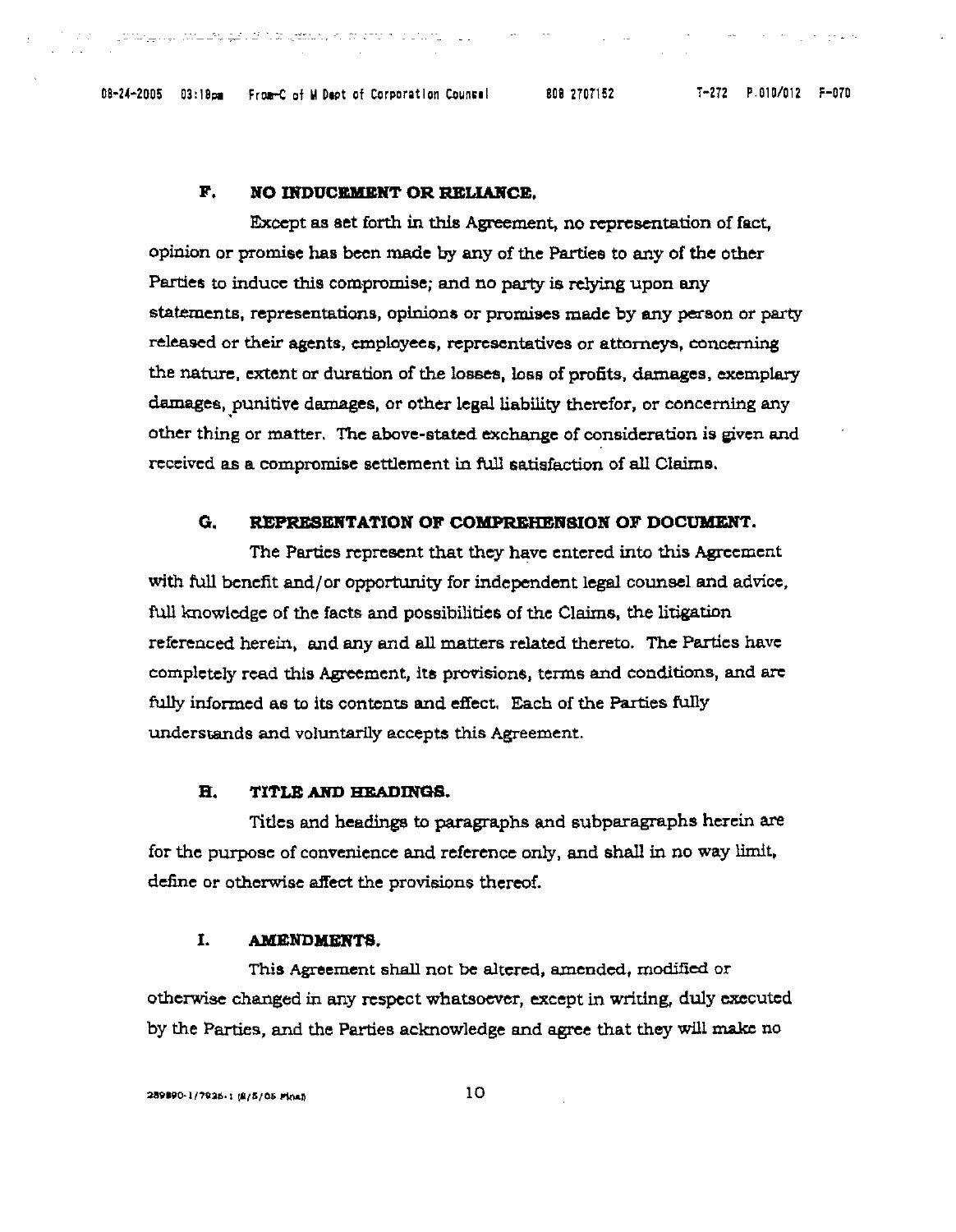08-24-2005 03:18pm From-C of M Dapt of Corporation Counsel 808 2707152

a a comparative and the sequence of the control of the company of the second comparative state of the second second

**Contract Contract** 

 $\mathcal{L}^{\mathcal{L}}$  , where  $\mathcal{L}^{\mathcal{L}}$  and  $\mathcal{L}^{\mathcal{L}}$  and  $\mathcal{L}^{\mathcal{L}}$ 

claim at any time that this Agreement has been orally altered or modified in any respect whatsoever.

#### J. SEVERABILITY.

If any provision of this Agreement or the application thereof to any party or circumstance shall be invalid or unenforceable to any extent, the remainder of this Agreement and the application of such provisions to any other party or circumstances shall not be affected thereby.

#### K. COUNTERPART EXECUTION AND FACSIMILE SIGNATURES.

This Agreement may be executed in any number of counterparts with the same effect as if the Parties had signed the same document. All counterparts shall be construed together and shall constitute one agreement. This Agreement may also be executed by way of facsimile signature and such signature shall be sufficient to bind the party so executing this Agreement. Such party shall thereafter promptly forward a confirming copy of such facsimile signature to the other Parties.

#### ATTORNEYS' FEES AND COSTS FOR BREACH OF L. **AGREEMENT.**

In the event of any litigation relating to matters of a breach of this Agreement, the prevailing party shall be entitled to recover costs and reasonable attorneys' fees incurred therefor.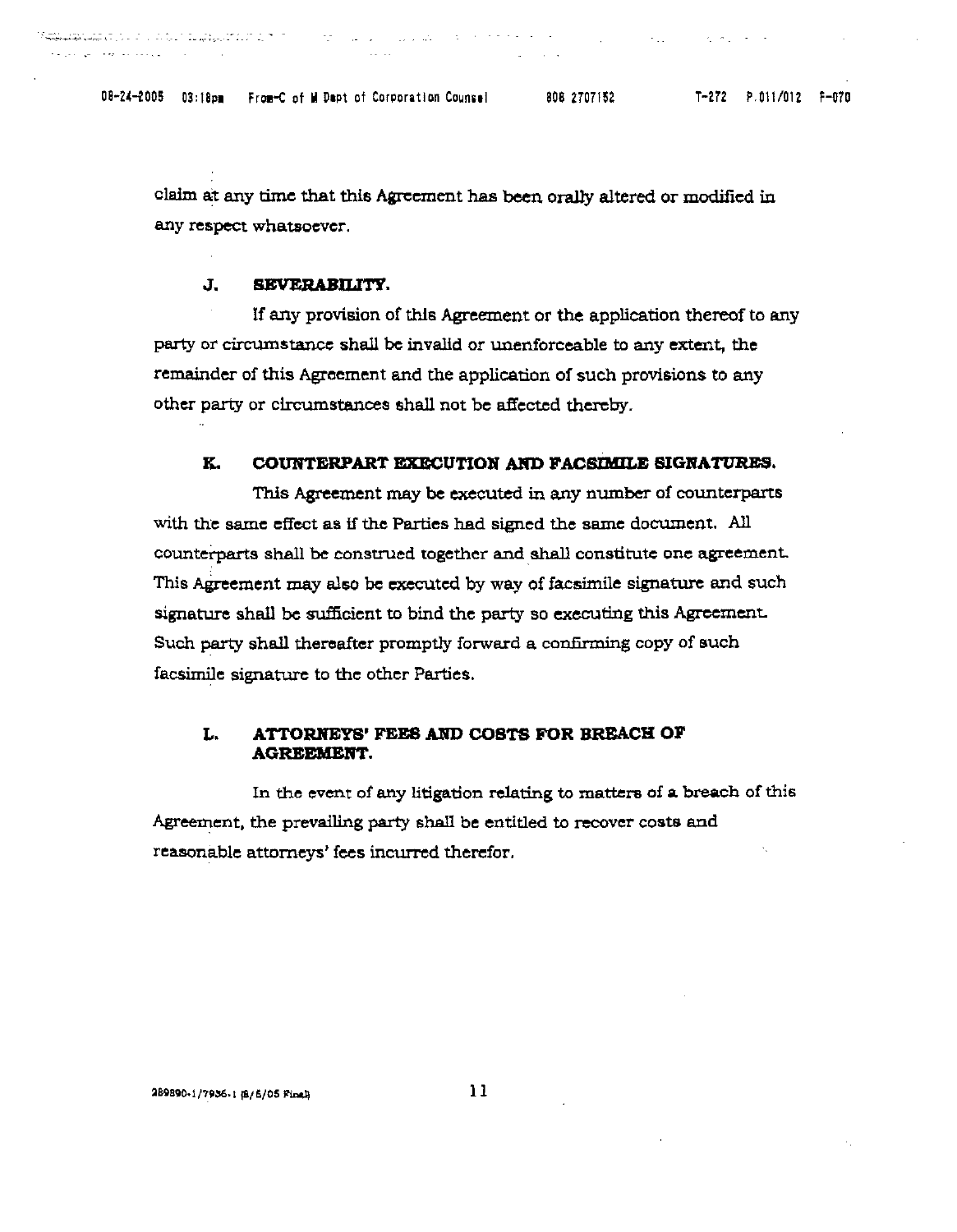**Collection** 

 $\mathbb{R}^2$ 

 $\frac{1}{2}$  and  $\frac{1}{2}$  and  $\frac{1}{2}$  . The spectrum and the property of the spectrum  $\frac{1}{2}$  and  $\frac{1}{2}$ 

e densidad

 $\mathcal{L}_{\mathrm{eff}}$ 

Arabia (1992) a

#### М. **GOVERNING LAW.**

The laws of the State of Hawal's shall be applicable to the interpretation of this Agreement and to any right or liability arising hereunder, except as to such matters which may be under the exclusive jurisdiction of federal law.

IN WITNESS WHEREOF, the Parties have executed this Agreement the day and year first above written.

APPROVED AS TO FORM:

**BRIGHT MOTO** 

MADELYN D'ENBEAU Attorneys for THE COUNTY OF MAUI

APPROVED:

THE COUNTY OF MAUI

By Alan M. Arakawa

Its Mayor

289890-1/7956-1 (5/5/05 Pinst)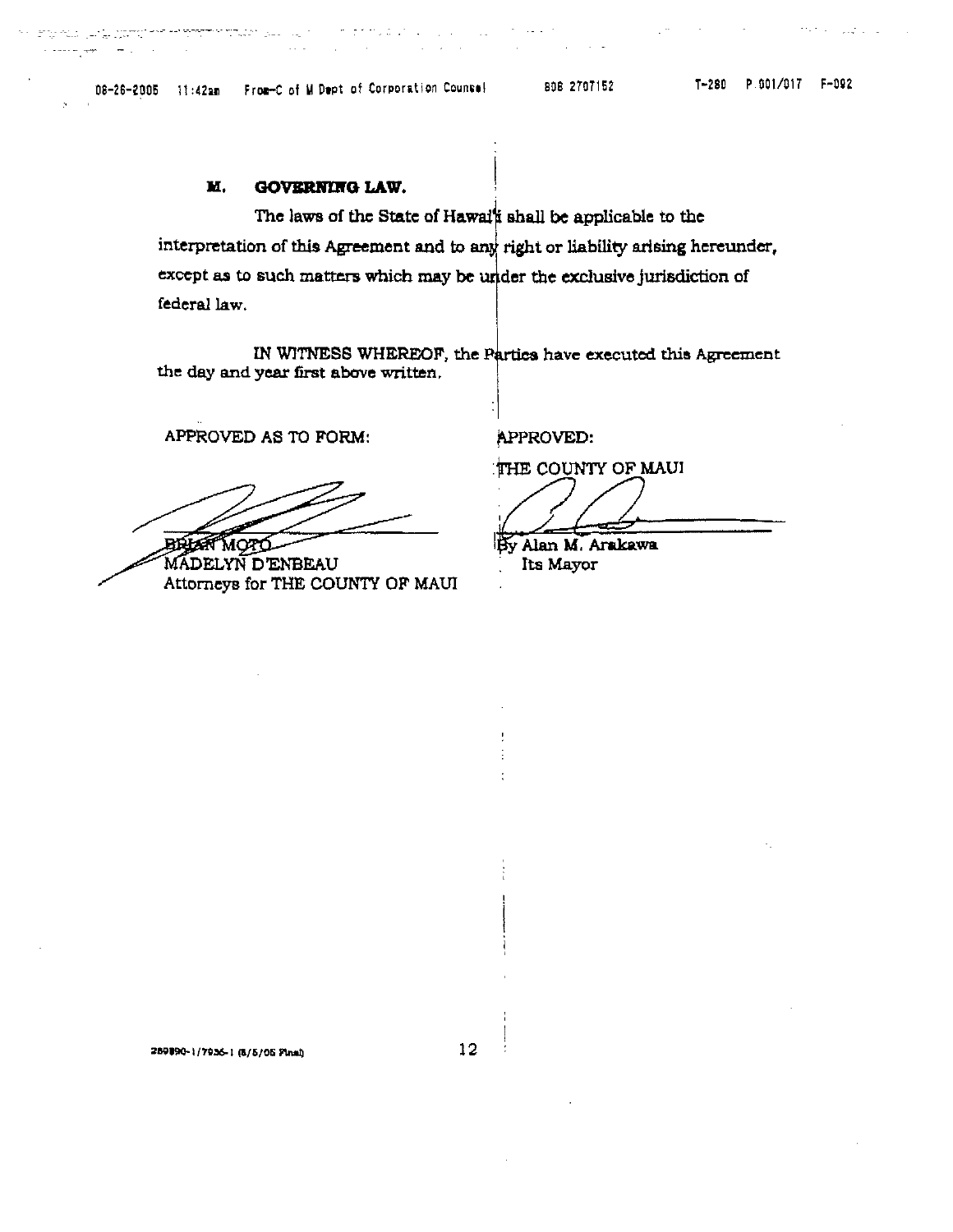in textual services and construction of a strip with the signal

 $\mathcal{L}^{\text{max}}$  and  $\mathcal{L}^{\text{max}}$ 

. . . . . . .

08-24-2005 03:19pm From-C of M Dept of Corporation Counsel

808 2707152

#### M. **GOVERNING LAW.**

The laws of the State of Hawai'i shall be applicable to the interpretation of this Agreement and to any right or liability arising hereunder, except as to such matters which may be under the exclusive jurisdiction of federal law.

IN WITNESS WHEREOF, the Parties have executed this Agreement the day and year first above written.

APPROVED AS TO FORM:

MADELYN D'ENBEAU Attorneys for THE COUNTY OF MAUI

APPROVED:

THE COUNTY OF MAUI

By Alan M. Arakawa Its Mayor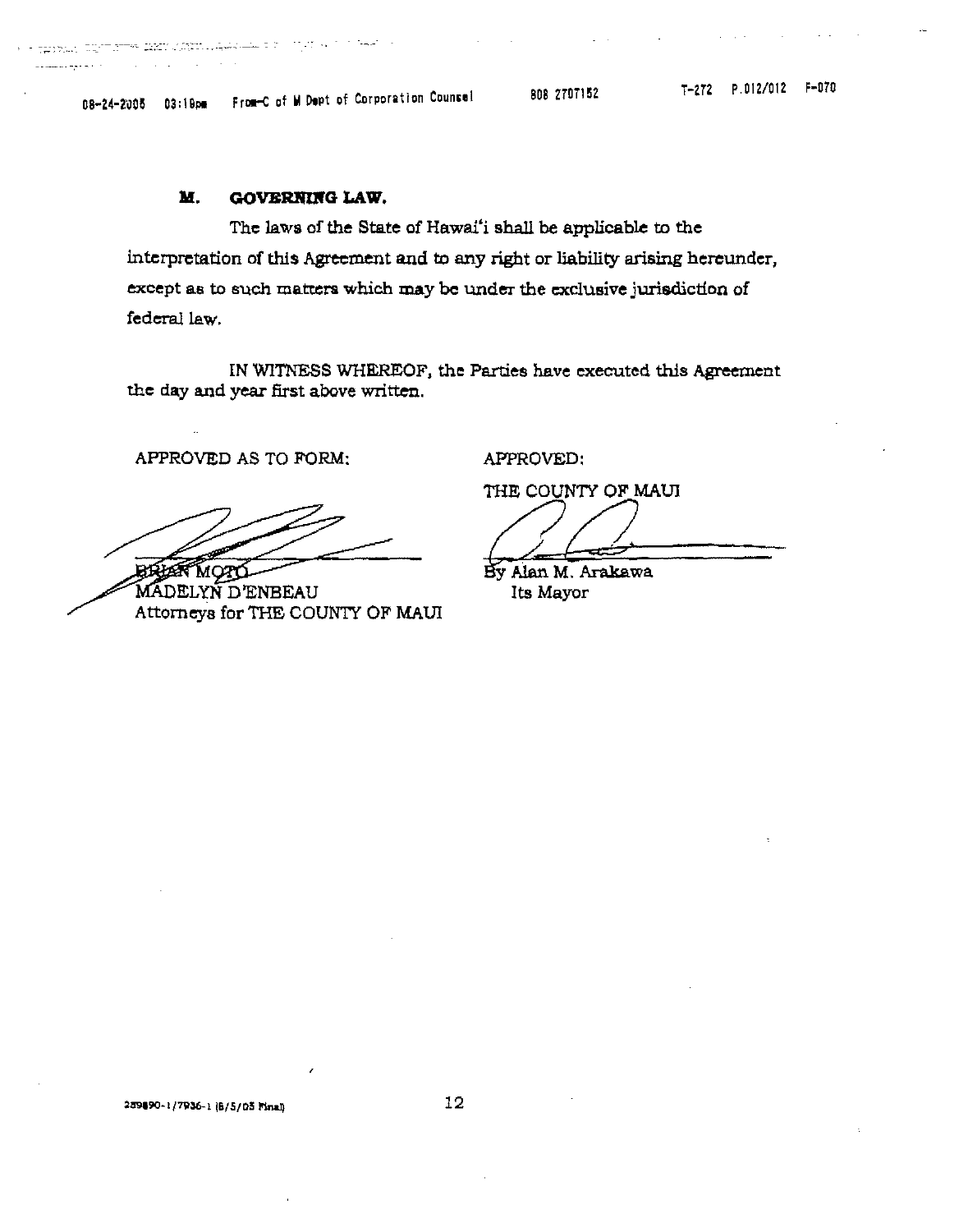APPROVED AS TO FORM:

PAUL AI

LOUISE K.Y. ING **LEA HONG** W. ANTHONY AGUINALDO Attorneys for Plaintiffs DENNIS P. HOLLAND and DIANNE **HOLLAND** 

**APPROVED:** 

DENNIS HOLLAND, as an individual and as a Trustee of the Revocable Living Trust Agreement of Dennis P. Holland, the Dennis P. Holland Revocable Living Trust, and the Dianne Holland Revocable Trust

PAUL ALSTON LOUISE K. Y. ING  $\sim$ **LEA HONG** W. ANTHONY AGUINALDO **Attorneys for Plaintiffs** DENNIS P. HOLLAND and DIANNE **HOLLAND** 

13

DIANNE HOLLAND, as an individual and as a Trustee of the Revocable Living Trust Agreement of Dianne Holland, the Dianne Holland Revocable Living Trust. and the Dennis P. Holland Revocable Living Trust

209000-1/7936-1 (8/6/06 Ploat)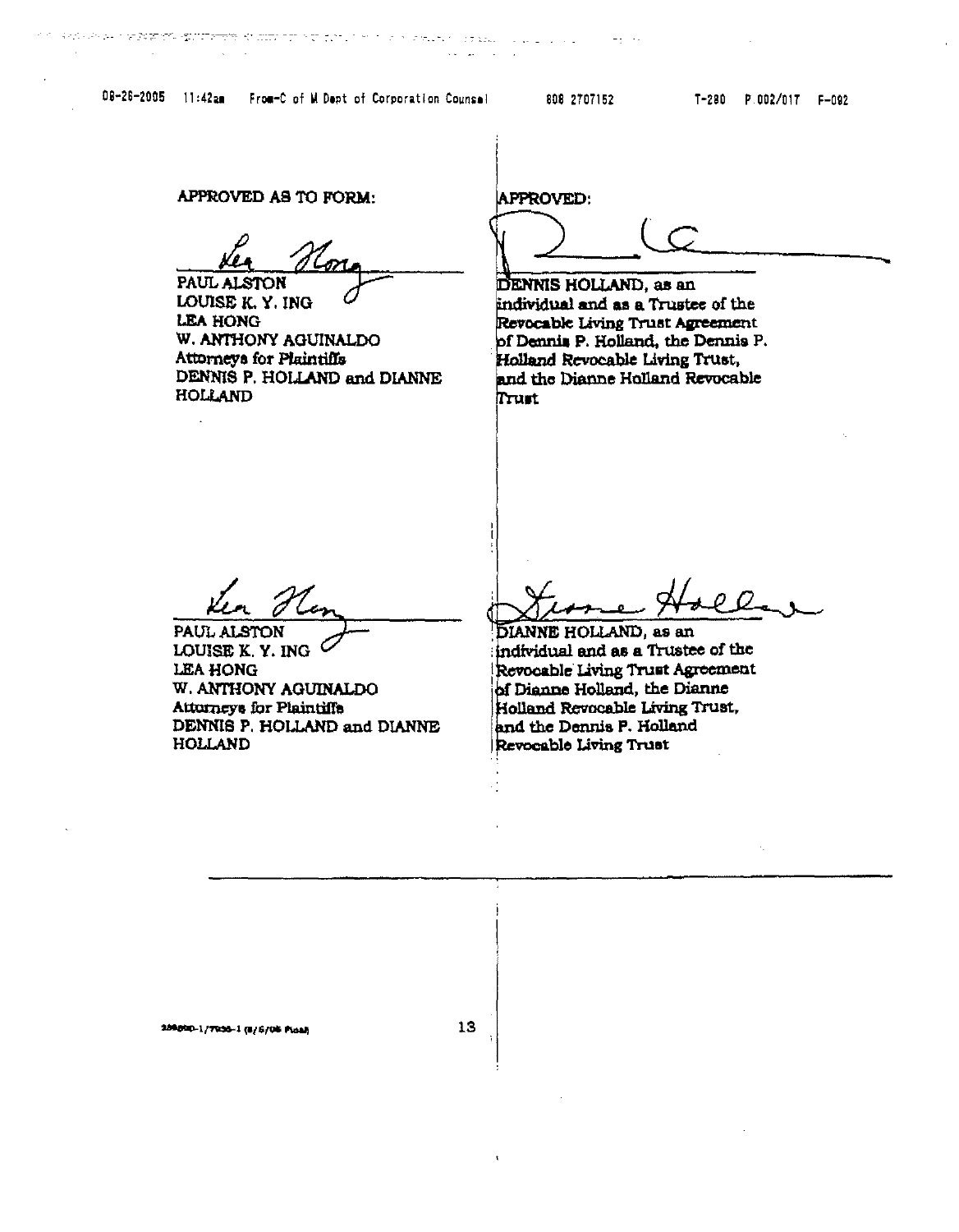08-26-2005 11:42am From-C of M Dept of Corporation Counsel 808 2707152 1-280 P.003/017 F-092

 $\mathcal{L}_{\mathcal{A}}$  and the second contribution of the second contribution of the second contribution of  $\mathcal{A}$ 

 $\mathcal{L}^{\text{max}}(\mathcal{L}^{\text{max}})$ 

 $\mathbf{z}^{(i)}$ 

 $\sim 10$ 

APPROVED AS TO FORM:

 $\mathcal{A}$ 

DAVID H. NAKAMURA Attorney for Defendant JOHN E. MIN

 $\sim 100$  km s  $^{-1}$ 

APPROVED:

in L

# JOHN E. MIN

 $\frac{1}{2}$  $\overline{a}$  $\ddot{\phantom{0}}$ 

 $\sigma$  .

 $\ddot{\phantom{a}}$ 

 $14<sub>1</sub>$ 

 $\mathbf{1}$ 

389890-1/7936-1 (8/5/05 Final)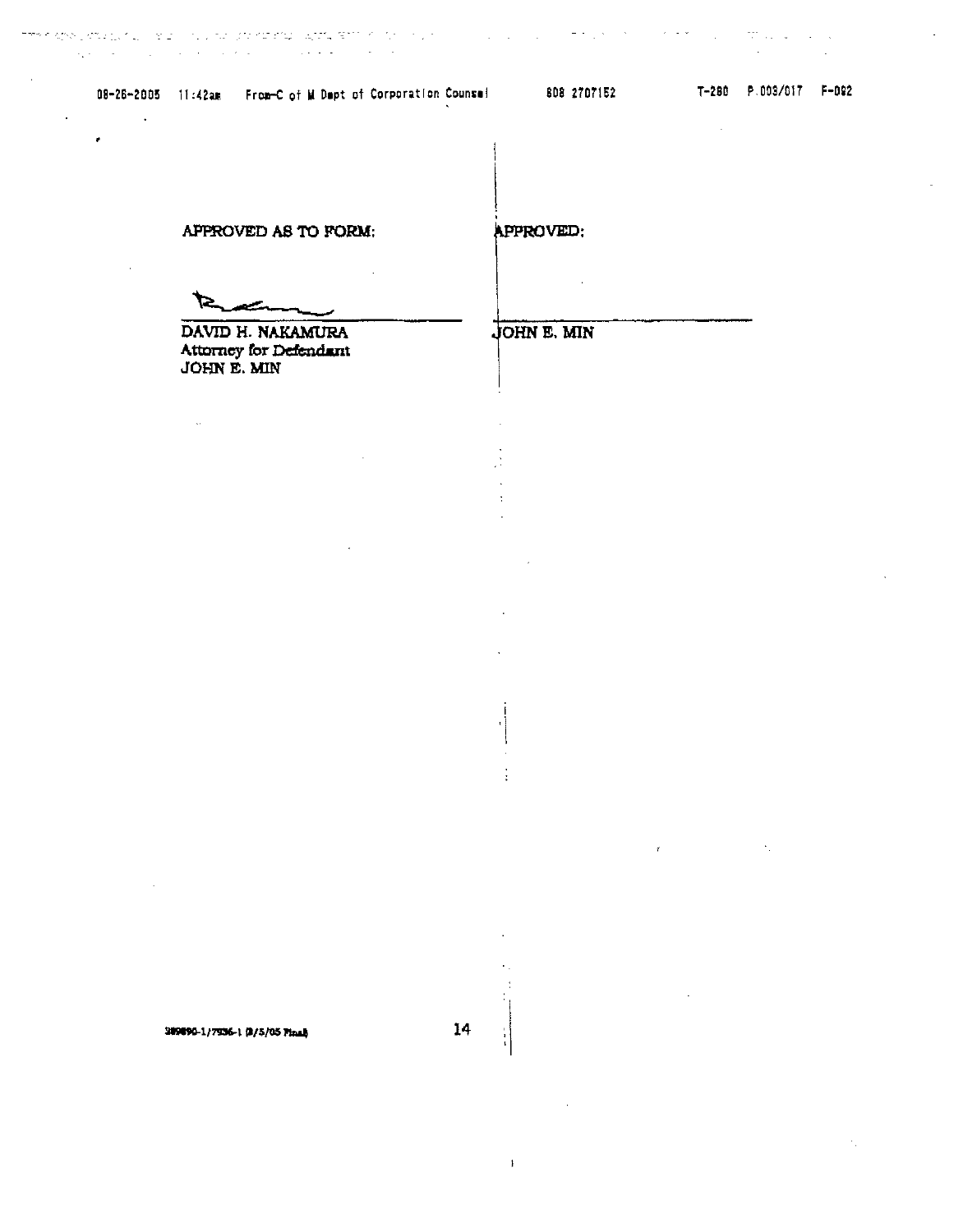$\mathcal{L}^{\text{max}}_{\text{max}}$ 

العراب المعتملة فخاروه الرعادان الفراطة

 $\ddot{\phantom{a}}$ 

 $\mathcal{L}(\mathbf{Q})$  and  $\mathcal{L}(\mathbf{Q})$ 

 $\mathcal{L}_{\mathcal{L}}$ 

 $\bar{\Delta}$ 

ţ

والحاريج والمعاقبة والمواقي وقول العاطية والمتابعة

Λ.

# APPROVED AS TO FORM:

APPROVED:

my. Mar

**JOHN** E ŃШ

DAVID H. NAKAMURA Attorney for Defendant JOHN E. MIN

289890-1/7936-1 (6/5/05 Final)

 $14$ 

i.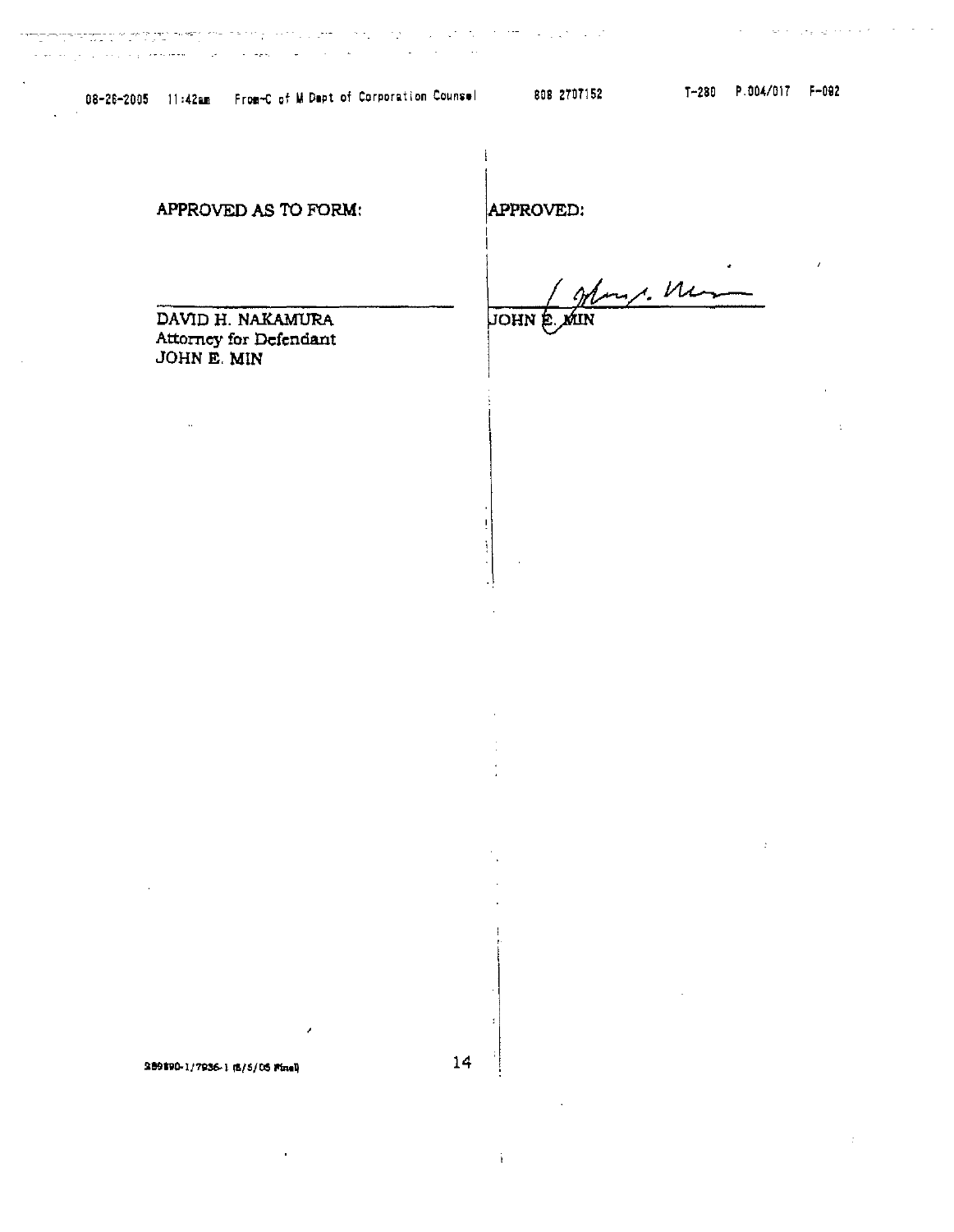$\mathcal{A}$ 

 $\mathbb{Z}^2$ 

 $\sim 10$ 

 $\sim$ 

| APPROVED AS TO FORM:                                                                      | APPROVED:             |  |
|-------------------------------------------------------------------------------------------|-----------------------|--|
| <b>UTT</b>                                                                                |                       |  |
| MICHAEL JA GREEN<br>HOWARD GLICKSTEIN<br>Attorneys for Defendant<br><b>JAMES H. APANA</b> | <b>JAMES H. APANA</b> |  |

 $\mathcal{L}^{\mathcal{L}}$ 

 $\Box$ 

÷.

 $\Delta \phi$ 

 $\ddot{\phantom{a}}$ 

 $\bar{\omega}$  $\hat{\mathbf{r}}$  $\frac{1}{2}$ 

 $\bar{\lambda}$ 

e de la constituída de la provincia de la provincia de la constituída de la constituída de la constituída de<br>En 1990, como mentre de la constituída de la constituída de la constituída de la constituída de la constituída

289890-1/7936-1 (8/5/05 Pinal)

15

 $\sim 3\%$ 

 $\overline{1}$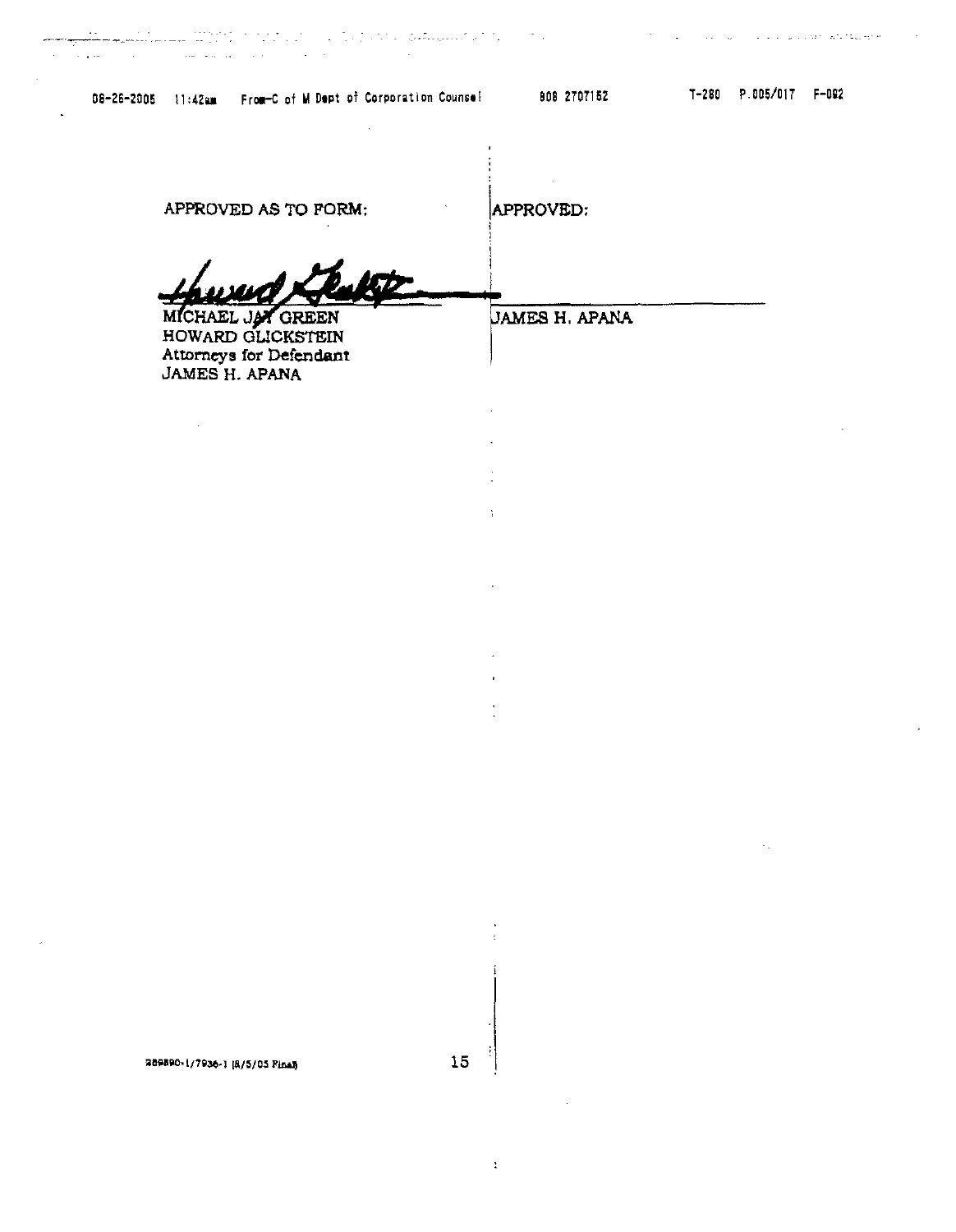a martin karakteri ingenis (ö. 1900)<br>19. martin - Antonio State (ö. 1900)<br>19. martin - Antonio State (ö. 1900)  $\mathcal{L}_{\mathcal{A}}$  and  $\mathcal{L}_{\mathcal{A}}$  is the constant of the set of the set of the set of the set of the  $\mathcal{A}$ 

08-26-2005 11:42am From-C of M Dept of Corporation Counsel 808 2707152

 $\mathcal{L}$ 

**Contract Contract** 

 $\mathcal{L}_{\text{max}}$  , and the contract of  $\mathcal{L}_{\text{max}}$ 

 $\sim$ 

APPROVED AS TO FORM:

MICHAEL JAY GREEN HOWARD GLICKSTEIN Attorneys for Defendant JAMES H. APANA

 $\sim 10^7$ 

APPROVED:

ANA

 $\sim 10^{11}$ 

269890-1/7936-1 (8/5/05 Final)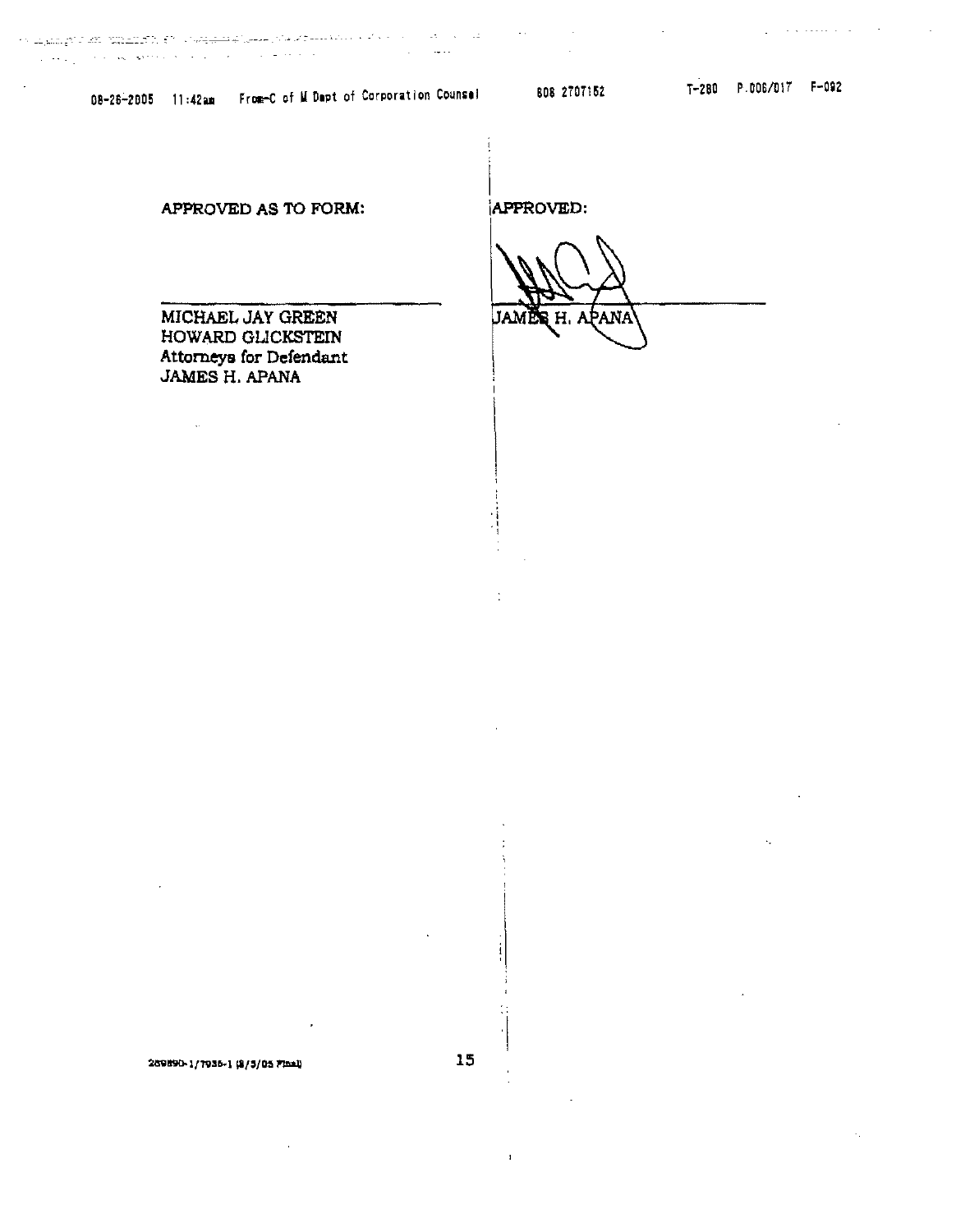$\label{eq:1.1} \gamma_{\alpha\beta}(\vec{z}) = \gamma_{\alpha\beta}(\vec{z}) + \sqrt{2} \gamma_{\alpha\beta}(\vec{z}) \gamma_{\alpha\beta}(\vec{z}) + \gamma_{\alpha\beta}(\vec{z})$ 

 $\sim$ 

APPROVED AS TO FORM:

 $\mathbf{r}$ 

RICHARD NATAMURA Attorney for Defendant<br>JAMES TAKAYESU APPROVED:

**JAMES TAKAYESU** 

209890-1/7935-1 (8/5/05 Final)

 $\mathbf{i}$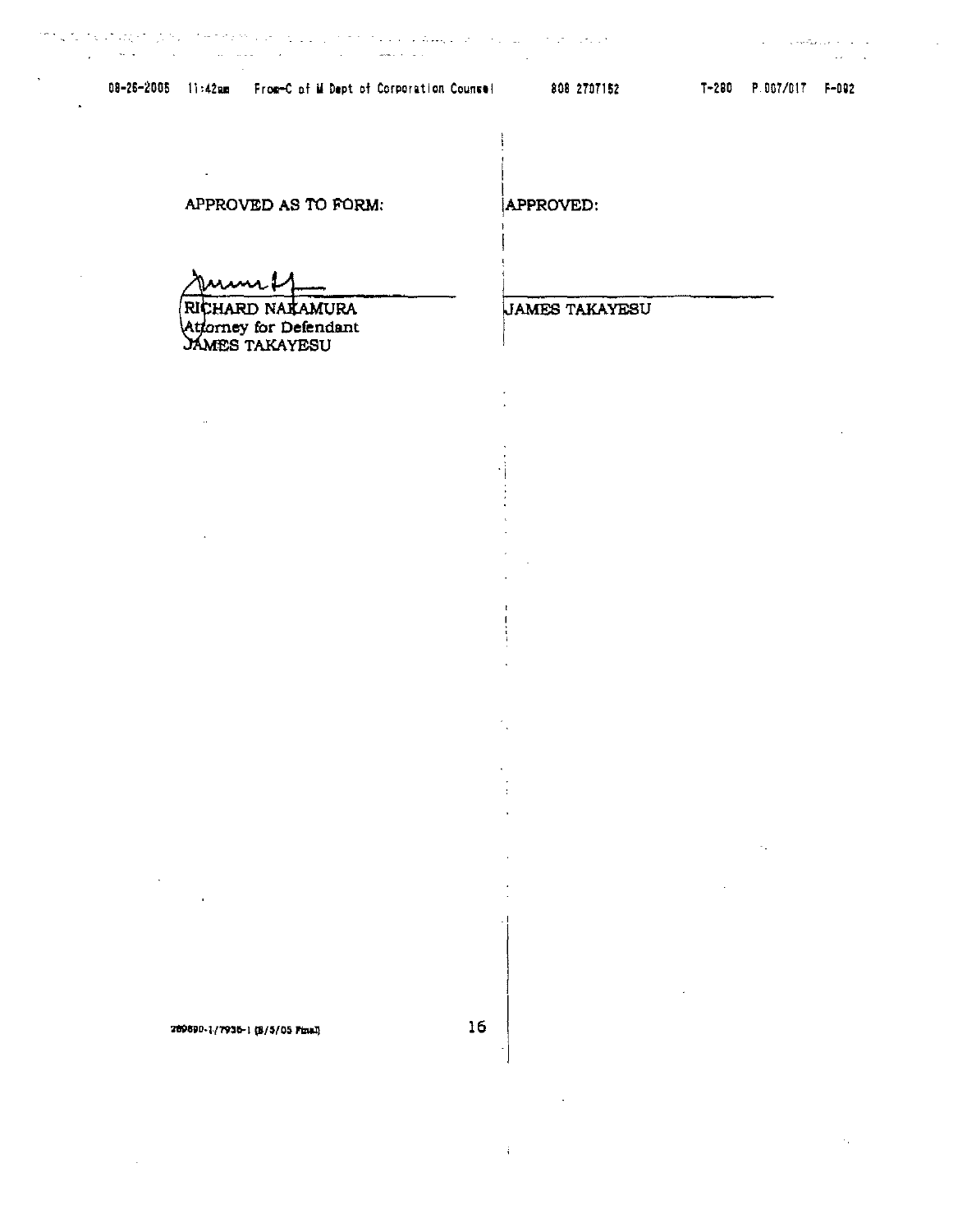$\mathcal{L}_{\mathcal{A}}$ 

 $\ddot{\phantom{0}}$ 

 $\sim 10^7$ 

 $\sim 10^4$ 

| APPROVED AS TO FORM:                                                | APPROVED:             |
|---------------------------------------------------------------------|-----------------------|
| RICHARD NAKAMURA<br>Attorney for Defendant<br><b>JAMES TAKAYESU</b> | <b>JAMES TAKAYESU</b> |

 $\ddot{\phantom{a}}$ 

 $\cdot$  :

ļ

 $\ddot{\text{}}$  $\cdot$ 

 $\mathbb{C}$ 

 $\begin{array}{c} \begin{array}{c} \bullet \\ \bullet \\ \bullet \end{array} \end{array}$ 

a and the state of the state of the state of the state of the state of the state of the state of the state of the state of the state of the state of the state of the state of the state of the state of the state of the stat

289890-1/7936-1 (8/5/05 Pinel)

J.

16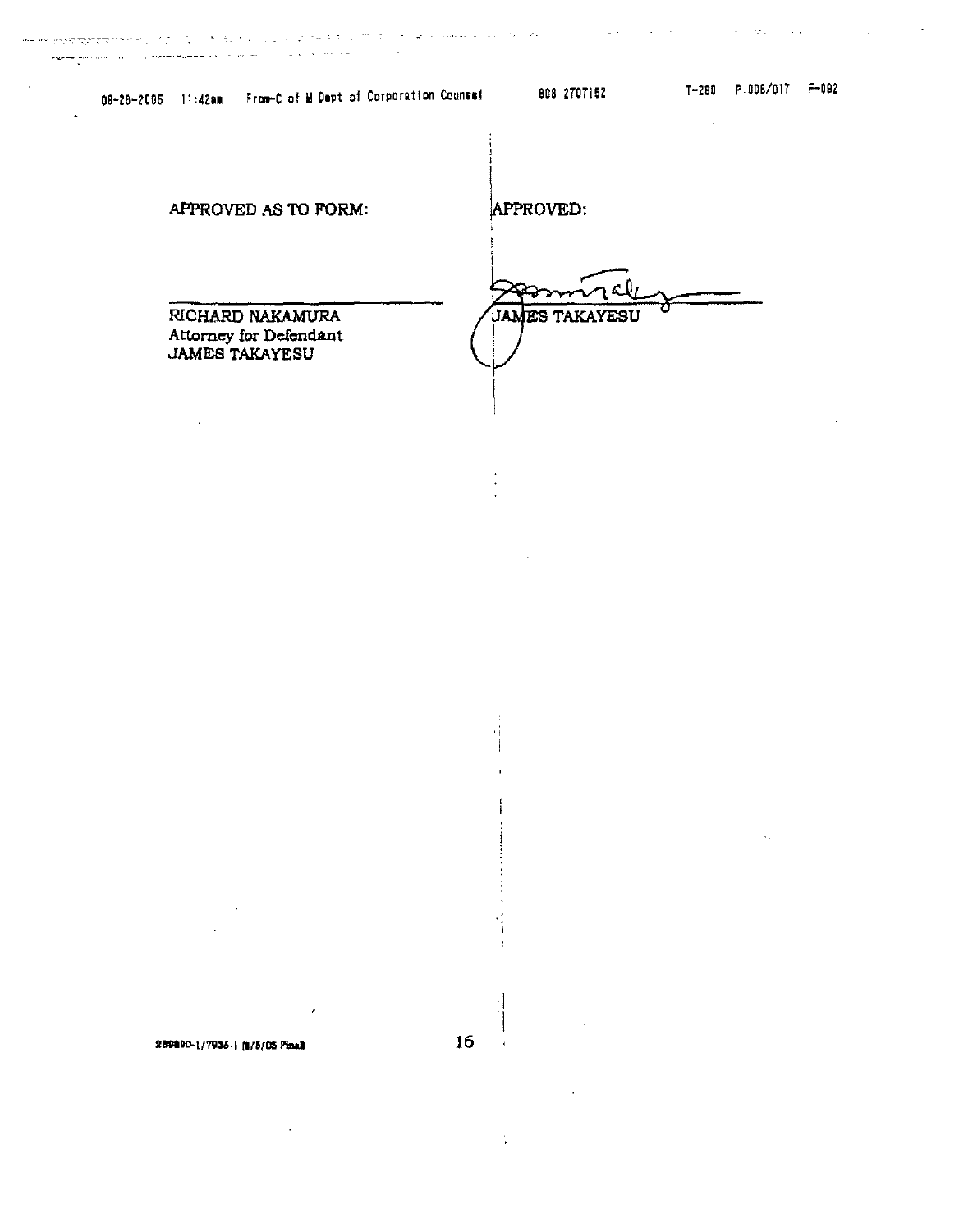**APPROVED AS TO FORM:** 

**LISSA ANDREWS** CHERYL NAKAMURA Attorneys for JAMES H. FOSBINDER, RHONDA MARY FOSBINDER, IVEY FOSBINDER FOSBINDER LLC a Limited Liability Law Company (formerly known as FOSBINDER & **FOSBINDER a Law Corporation)** 

**APPROVED:** 

james ië fosbinder, individually and on behalf of IVEY FOSBINDER ROSBINDER LLC a Limited Liability Law Company (formerly known) as FOSBINDER & **FOSBINDER a Law Corporation**)

**LISSA ANDREWS** CHERYL NAKAMURA Attorneys for JAMES H. FOSBINDER, RHONDA MARY FOSBINDER, IVEY FOSBINDER FOSBINDER LLC a Limited Liability Law Company (formerly known as FOSBINDER & **FOSBINDER a Law Corporation)** 

RHONDA MARY FOSBINDER, individually and on behalf of IVEY FOSBINDER FOSBINDER LLC a Limited Liability Law Company formerly known as FOSBINDER & FOSBINDER a Law Corporation)

 $\mathbf{I}$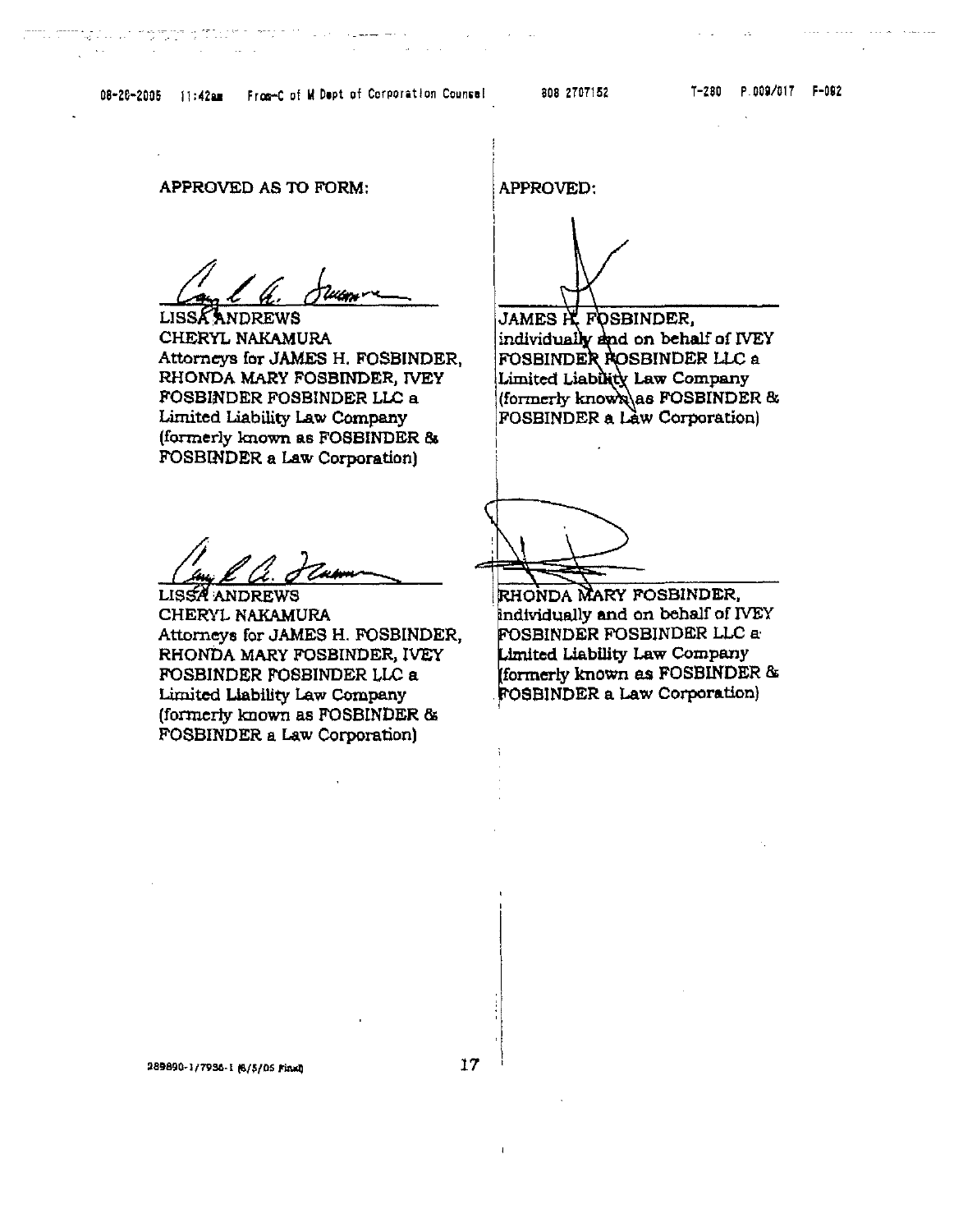€ ) SS.

de grimm ha a les leves

 $\mathbb{R}^2$  $\sim$  .

i serega pr

**Carl Corp.** 

| STATE OF HAWAI'I |                 |  |
|------------------|-----------------|--|
| COUNTY OF MAUI   | $\,$ SS. $\,$ : |  |

ALAN M. ARAKAWA, to me personally known, who, being by me duly sworn, did say that he is the Mayor of County of Maui, and that said instrument was signed on behalf of said City Council, and said officer acknowledged said instrument to be the free act and deed of said County.

a color m

Notary Public, State of Hawai'i

**STATE OF HAWAII** 

COUNTY OF MAUI

AUG  $5 - 2005$ day of , 2005, before me appeared ALAN M. ARAKAWA, to me On this personally known, who being by me duly sworn did say that he is the Mayor of the County of Maui, a political subdivision of the State of Hawaii, and that the seal affixed to the foregoing instrument is the lawful seal of the said County of Maui, and that the said instrument was signed and scaled on behalf of said Connty of Maui pursuant to Soction 9-18 of the Charter of the County of Mani; and the said ALAN M. ARAKAWA acknowledged the said instrument to be the free act and deed of said County of Mani.

IN WITNESS WHEREOF, I have hereunto set my hand and official seal.

LINDA K. TAMASHIRO Notary Public, State of Hawaii My commission expires: October 19, 2006

V)

18

Ť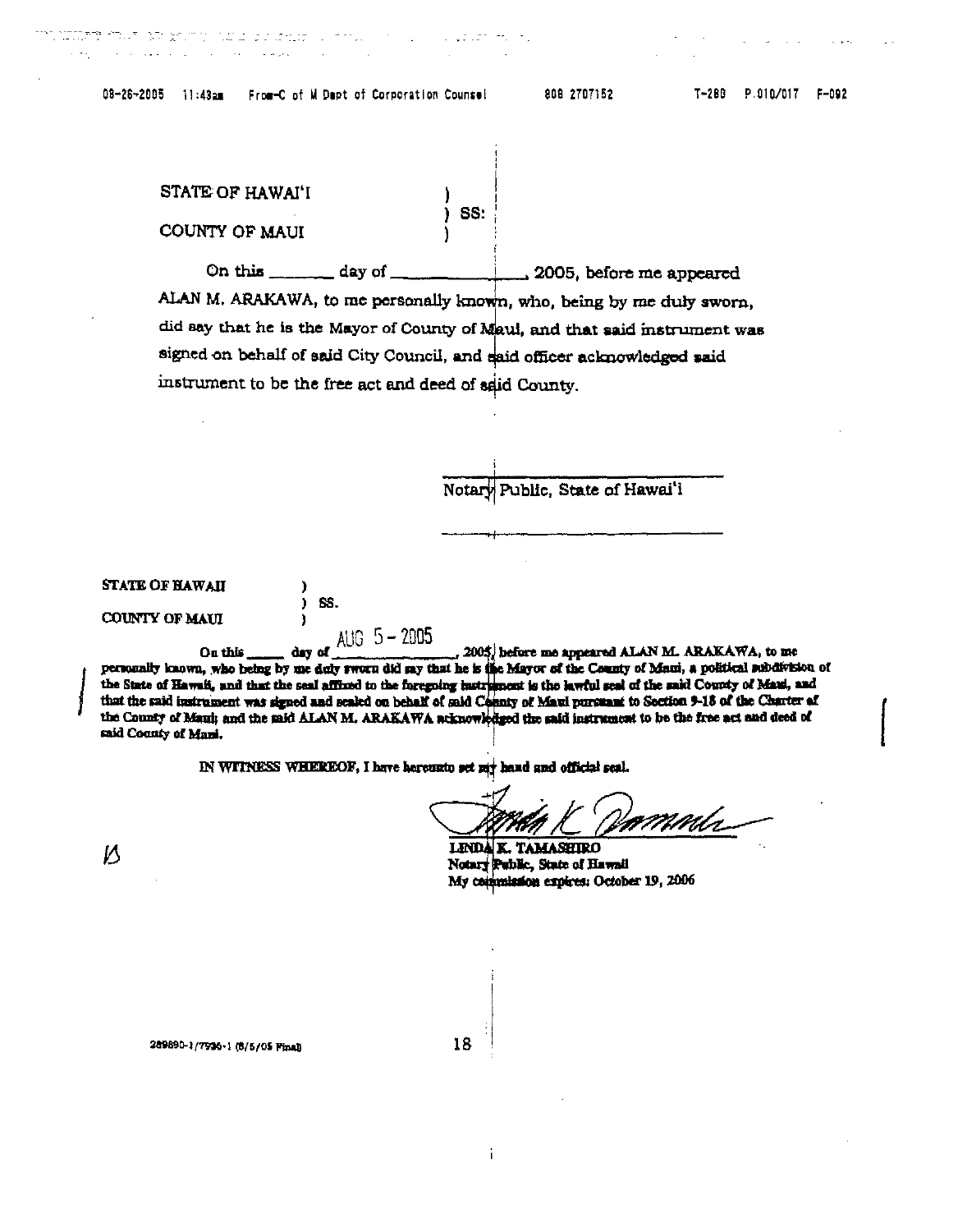التقدير المتراد المرادي والرابط

808 2707152

 $\omega$  is a given by  $\omega$  , we can be

**STATE OF MICHIGAN**  $j$  ss: COUNTY OF  $DA(CLA_{N})$ 

On this  $6 - \text{day of } \text{A}$   $\text{A}$   $\text{A}$   $\text{A}$   $\text{A}$   $\text{A}$   $\text{A}$   $\text{A}$   $\text{A}$   $\text{A}$   $\text{A}$   $\text{A}$   $\text{A}$   $\text{A}$   $\text{A}$   $\text{A}$   $\text{A}$   $\text{A}$   $\text{A}$   $\text{A}$   $\text{A}$   $\text{A}$   $\text{A}$   $\text{A}$   $\text{A}$   $\text{A$ personally appeared DENNIS P. HOLLAND, to me personally known, who being by me duly sworn or affirmed, did say that such persons executed the foregoing instrument as the free act and deed of such persons, and if applicable, in the capacity shown, having been duly authorized to execute such instrument in such capacity.

ublic, State of Michigan **Notary** 

 $L_{L1}B$ ed Name of Notary

My commission expires:  $5 - 4 - 20$ <br> $9 - 4$ <br> $10 - 9$ <br> $9 - 4$ <br> $10 - 7$ <br> $10 - 9$ a Cou musany rasmis, waqoon kasumay, no<br>hty Commission Expires Mar 4, 201

### 209090-1/7936-1 (6/3/05 Final)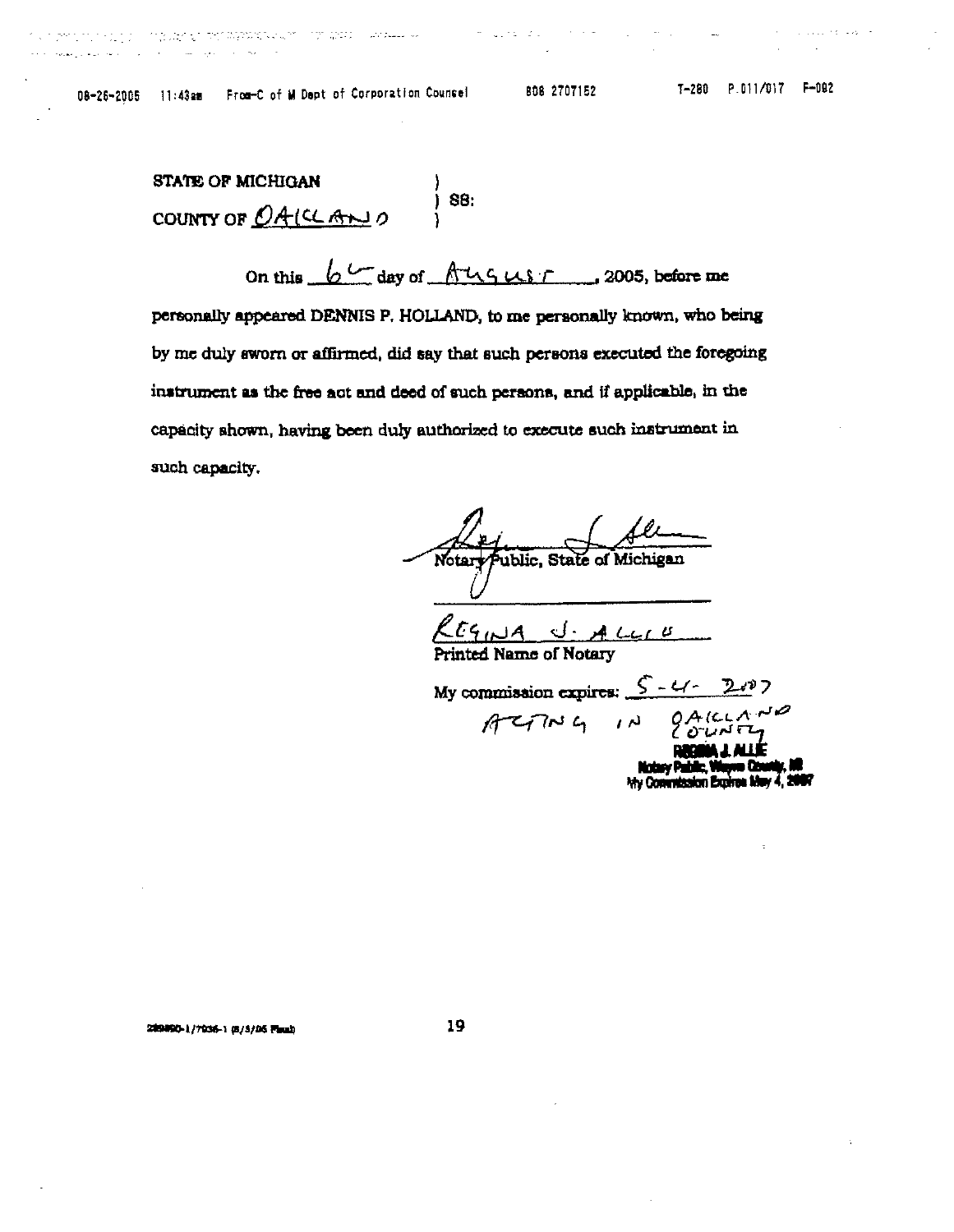.<br>1966 – Santa Maria Lander, amerikansk politik (f. 1920)<br>1966 – Johann Johnson, amerikansk politik (f. 1920)

state of the state of the state

 $\sim 10$ 

والرادا ورجاده والانفساط لفقعا العسائلا والتواور

| <b>STATE OF MICHIGAN</b> |         |
|--------------------------|---------|
| COUNTY OF OAKCANSO       | $)$ BS: |

On this  $6^L$  day of  $A^U \cap U S$ , 2005, before me personally appeared DIANNE HOLLAND, to me personally known, who being by me duly sworn or affirmed, did say that such persons executed the foregoing instrument as the free act and deed of such persons, and if applicable, in the capacity shown, having been duly authorised to execute such instrument in such capacity.

Notary Public. State of Michigan **BUNA**  $44415$ 

Printed Name of Notary

My commission expires:  $S-U-2007$ <br> $ACTMG$  (N) OBICLAND COUNTY

289890-1/7996-1 (5/5/05 Plank

20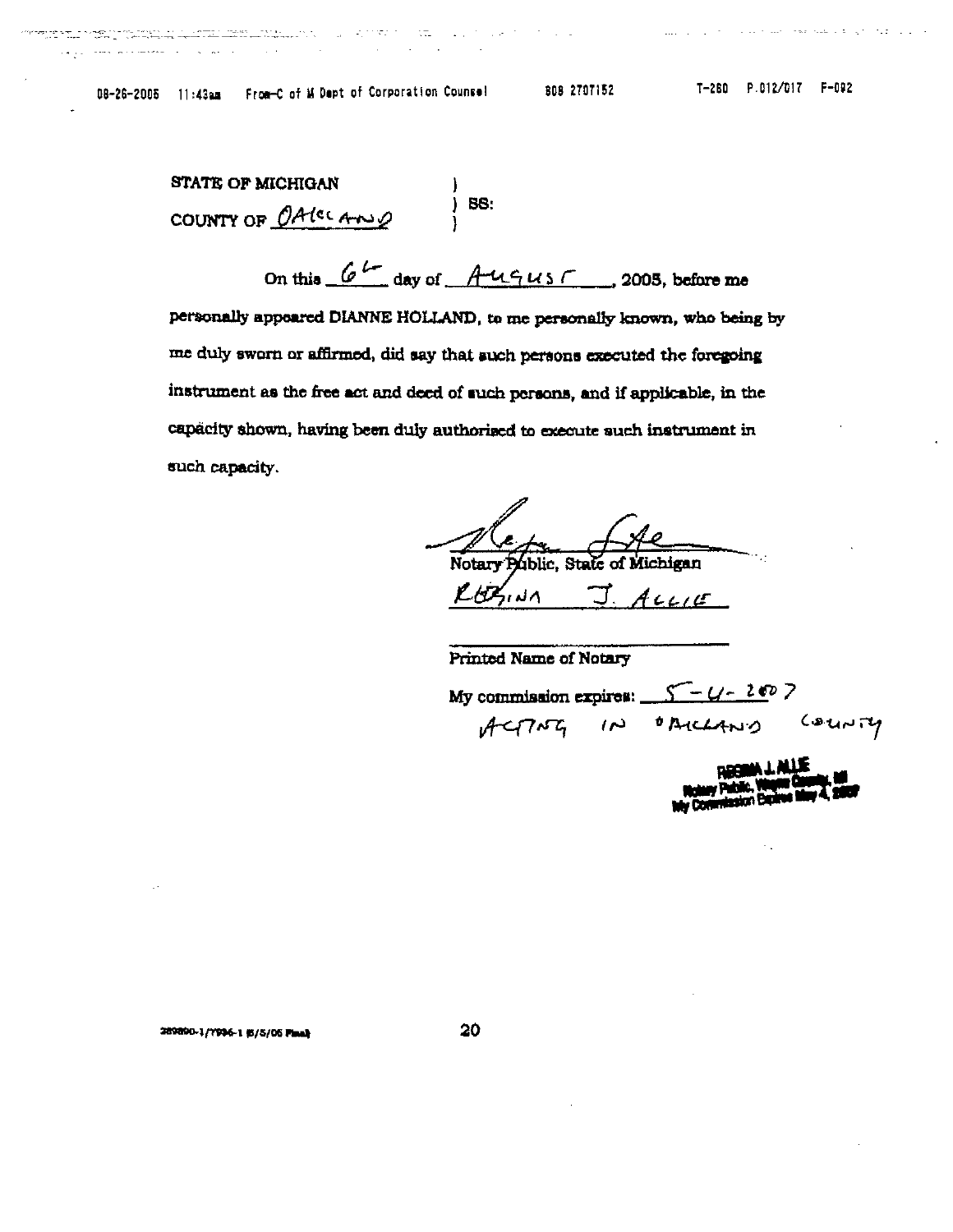$\hat{f}$  ,  $\hat{f}$  ,  $\hat{f}$  ,  $\hat{f}$  ,  $\hat{f}$  ,  $\hat{f}$  ,  $\hat{f}$  ,  $\hat{f}$  ,  $\hat{f}$  ,  $\hat{f}$  ,  $\hat{f}$  ,  $\hat{f}$  ,  $\hat{f}$  ,  $\hat{f}$ 

المدادمة والأرام المستحدث كالمدادية فكالأماث فالمائد والمكملات متحالة المتمهوليس فالمتها للمستقل المتوازر

 $\mathcal{L}^{\mathcal{L}}$  , where  $\mathcal{L}^{\mathcal{L}}$  is the positive function of  $\mathcal{L}^{\mathcal{L}}$ 

 $\sim$ 

STATE OF HAWAI'I )<br>) SS: COUNTY OF MAUI

On this  $\frac{gh}{m}$  day of August 2005, before me

personally appeared JOHN E. MIN, to me personally known, who being by me duly sworn or affirmed, did say that such persons executed the foregoing instrument as the free act and deed of such persons, and if applicable, in the capacity shown, having been duly authorized to execute such instrument in such capacity.

 $1.5.$ 

Marguent Fukee

**MARGUERITE AH KEE** 

Printed Name of Notary

My commission expires:  $\frac{7}{3}/\frac{2007}{ }$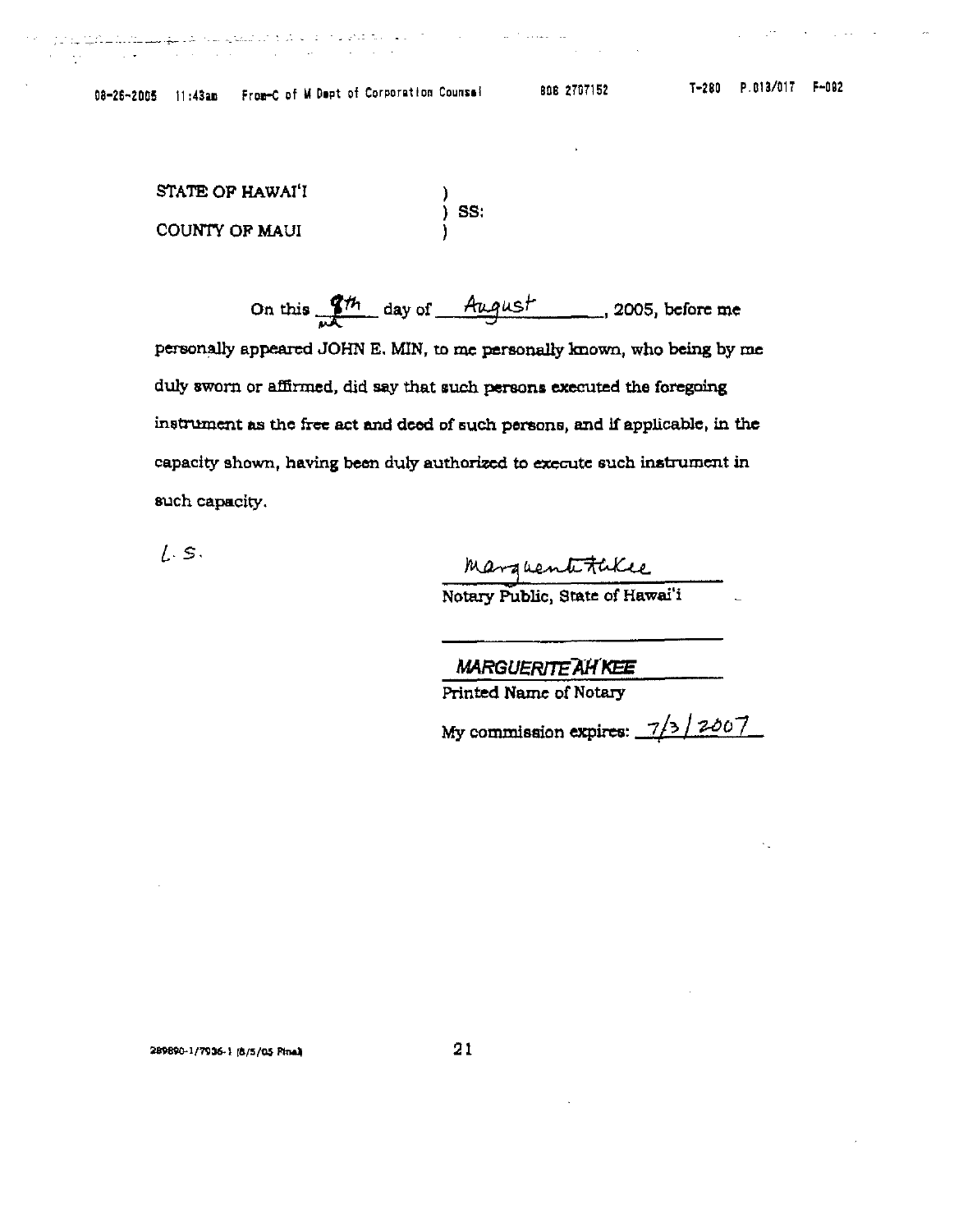المستعين والرامي والمستحدث والمحتفظ والمتعاقب والمستعددة والمتعاني

in 1990.<br>Sedan

 $\mathcal{L}^{\mathcal{L}}$  , and  $\mathcal{L}^{\mathcal{L}}$  , and  $\mathcal{L}^{\mathcal{L}}$  , and  $\mathcal{L}^{\mathcal{L}}$  , and  $\mathcal{L}^{\mathcal{L}}$ 

and the contract of

STATE OF HAWAI'I )<br>) SS: COUNTY OF MAUI

On this  $8^{th}$  day of  $M + 12005$ , before me personally appeared JAMES H. APANA, to me personally known, who being by ≁∽ me duly sworn or affirmed, did say that such persons executed the foregoing  $40<sub>o</sub>$ instrument as the free act and deed of such persons, and if applicable, in the capacity shown, having been duly authorized to execute such instrument in such capacity.

Kay a Ogarawan

Kay A. Ogasawara

**Printed Name of Notary** 

My commission expires:  $\frac{7}{109}$ 

289890-1/7036-1 (6/5/05 Finns

کے ک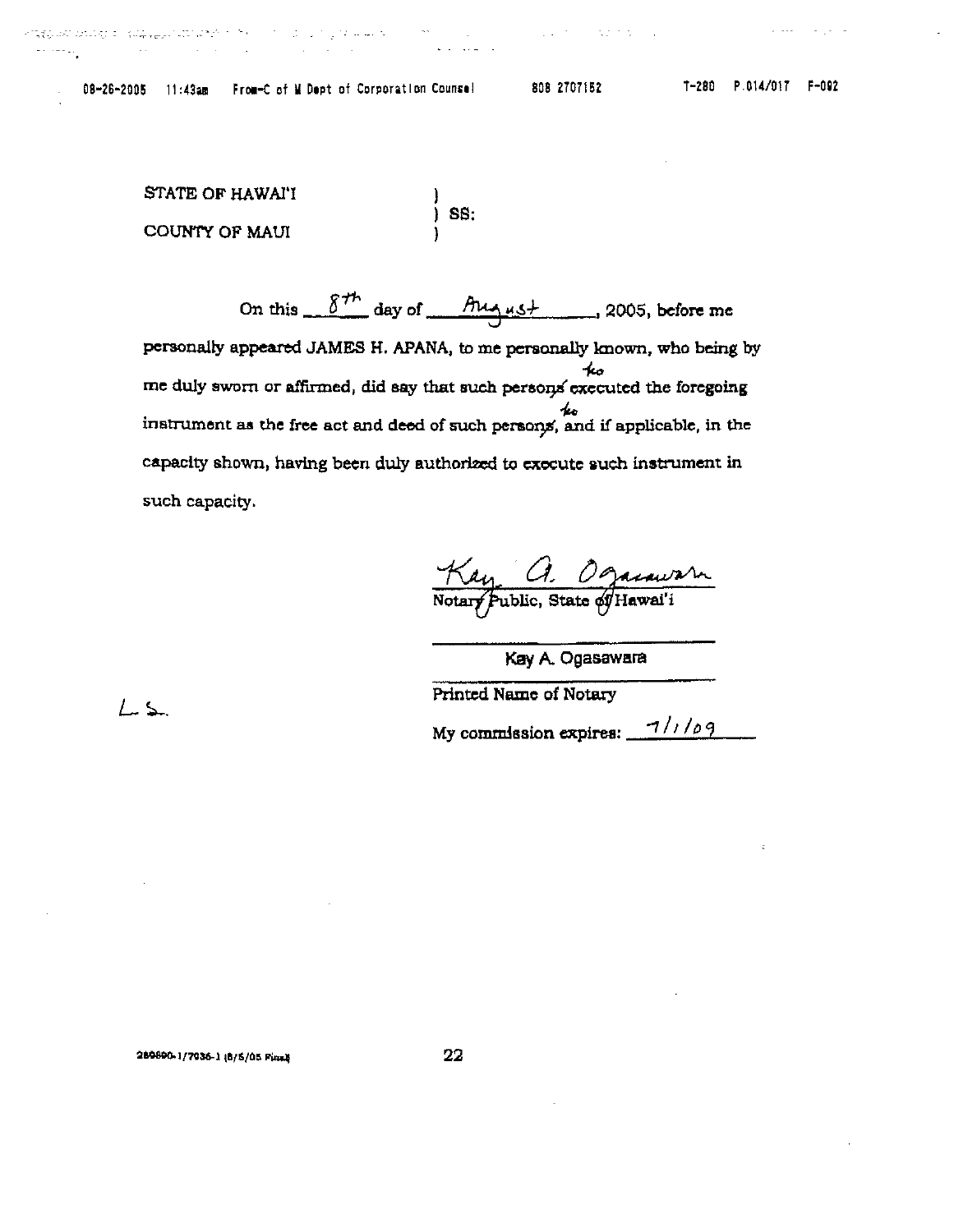אין אין אין איינע בארצע באראי און א איזיער אין געוואר אין איינע איינע איינע איינע איינע איינע איינע א

 $\mathcal{L}(\mathcal{L}^{\mathcal{L}})$  and  $\mathcal{L}^{\mathcal{L}}$  are  $\mathcal{L}^{\mathcal{L}}$  . In the contribution

 $\mathcal{L} = \mathcal{L} \left( \mathcal{L} \right)$  , where  $\mathcal{L} \left( \mathcal{L} \right)$ 

**September** 

in Linux Co

STATE OF HAWAI'I  $\frac{1}{2}$  SS: COUNTY OF MAUI

On this  $\frac{q_{th}}{q_{th}}$  day of  $\frac{A_{q_{th}}}{A_{q_{th}}}-$ , 2005, before me personally appeared JAMES TAKAYESU, to me personally known, who being by me duly sworn or affirmed, did say that such persons executed the foregoing instrument as the free act and deed of such persons, and if applicable, in the capacity shown, having been duly authorized to execute such instrument in such capacity.

 $L-S$ 

Marguerte Face

Notary Public, State of Hawai'i

MARGUERITE AH KEE

**Printed Name of Notary** 

My commission expires:  $7/3/2007$ 

280890-1/7936-1 #/5/05 Finaly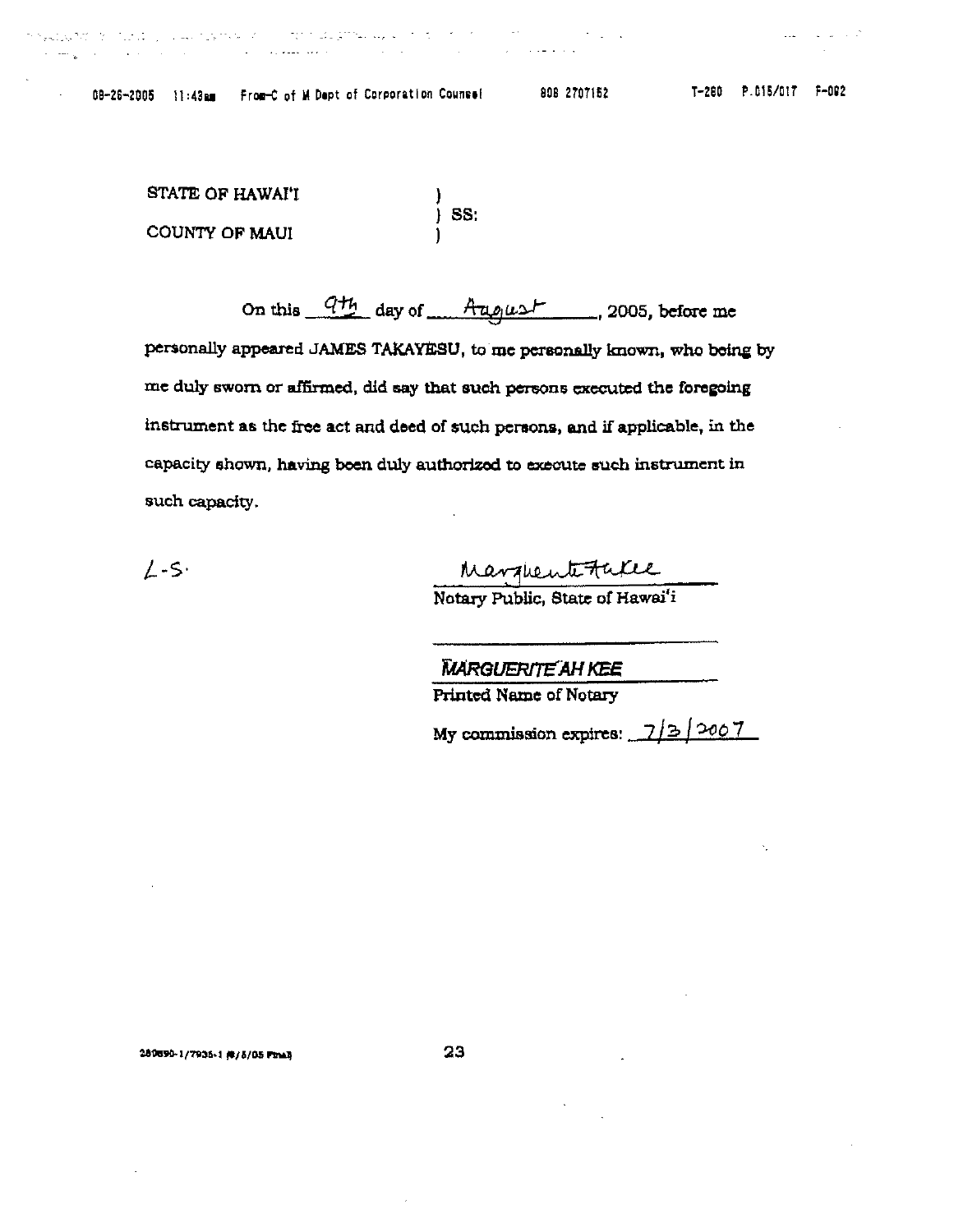ان الارتباط الاستراتين الاسترات المستردين المساعد المستخدمية التميين في هو المستخدم المستخدمين

STATE OF HAWAI'I  $\vert$  SS: COUNTY OF MAUI

On this 5<sup>+h</sup> day of August 2005, before me personally appeared JAMES H. FOSBINDER, to me personally known, who being by me duly sworn or affirmed, did say that such persons executed the foregoing instrument as the free act and deed of such persons, and if applicable, in the capacity shown, having been duly authorized to execute such instrument in such capacity.

<u>Vhang 7. Yhadamba</u><br>Notary Public, State of Hawai'i

MARY F. MADAMBA Printed Name of Notary My commission expires:  $\frac{a}{2\sqrt{2008}}$ 

 $1.5.$ 

289890-1/7936-1 (8/5/05 Pines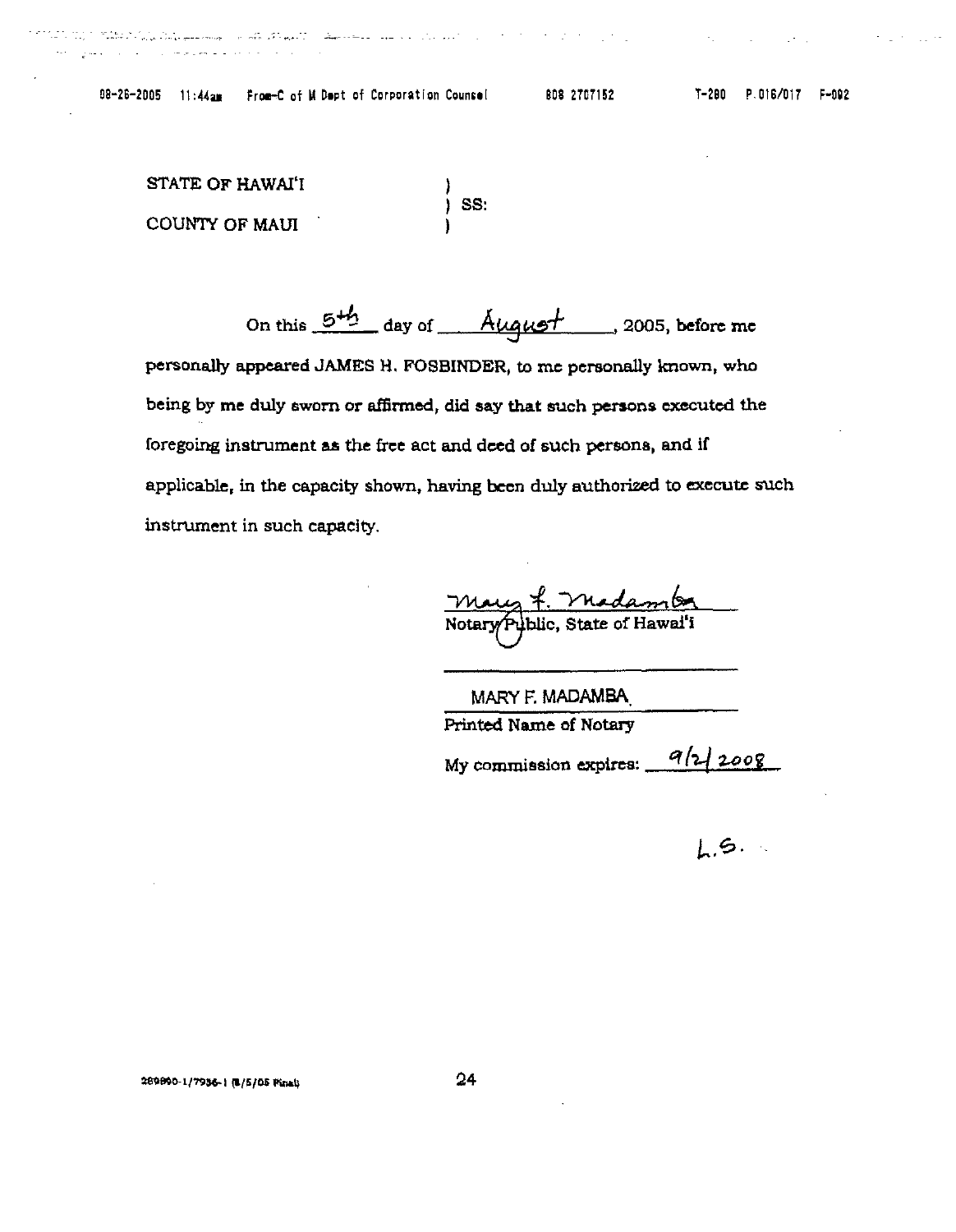n <del>komment ti</del>ng yang melalui ke sebagai ke kalendar ke sebagai ke sebagai ke sebagai ke ke ke sebagai ke sebagai k<br>Sebagai ke yang melalui ke ke ke ke sebagai ke ke sebagai ke yang ke ke ke yang ke yang mengenakan ke ke

STATE OF HAWAI'J ss: COUNTY OF MAUl

On this  $5<sup>H_2</sup>$  day of August. 2005, before me personally appeared RHONDA MARY FOSBINDER, to me personally known, who beisg by me duly sworn or affinned, did say that such persons executed the foregoing instrument as the free act and deed of such persons, end if applicable, in the capacity shown, having been duly authorized to execute such instrument in such capacity.

wy f. Madember<br>Public, State of Hawai'i

MARY F. MADAMBA PrInted Name of Notary

My commission expires:  $\frac{q}{2}$  *2-*  $\frac{1}{2}$  0 0  $\frac{g}{2}$ 

 $1.6$ 

289890-1/7936-1 (8/5/05 Final)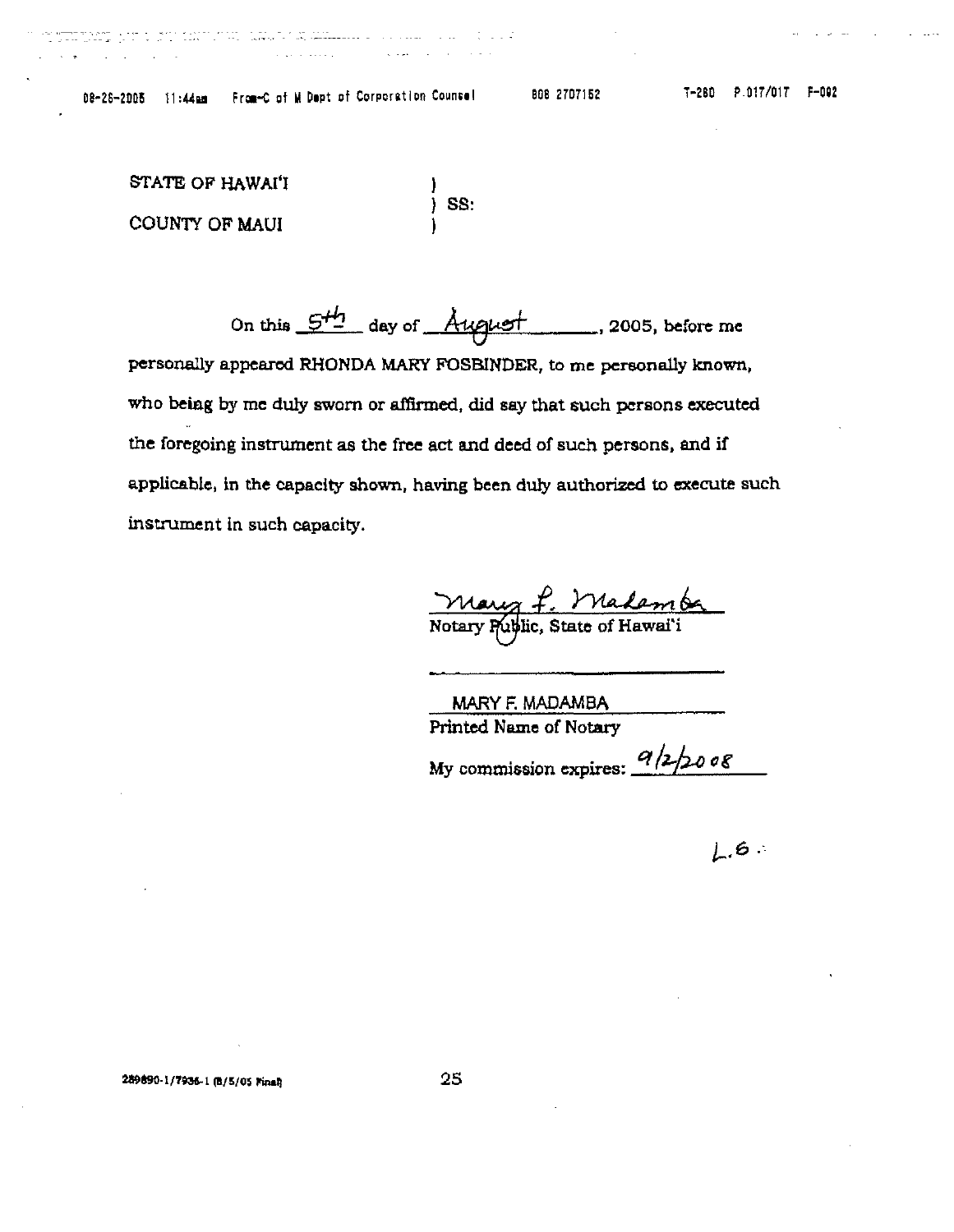| From:    | "LOUISE ING" <ling@ahfi.com></ling@ahfi.com>                                       |
|----------|------------------------------------------------------------------------------------|
| To:      | "Madelyn D'Enbeau" <madelyn.denbeau@co.maui.hi.us></madelyn.denbeau@co.maui.hi.us> |
| Date:    | 3/31/2009 11:03 PM                                                                 |
| Subject: | County of Maui/Holland - disposition of house                                      |

### Dear Madelyn,

Thank you for your inquiry on March 9 about the Holland's position on the disposition of the Montana Beach house wh'lch the County of Maui purchased from them as part of a settlement agreement. It took awhile to reach the Hollands; then I was traveling last week.

You had informed me that in light of beach erosion which is threatening the house, the County is weighing the options of (A) selling the house to a private party,(B) moving it and using it for a public use or (C)demolishing it and selling the building material.

After careful consideration, the Hollands instructed me to inform you that the house should either be (A) moved and used for a public purpose" or (B) demolished, with the building materials sold at the County's option. Their position is based on the settlement agreement terms, which require that the house "will be used solely for public purposes for the benefit of the general public and that the following uses will receive priority in consideration among competing proposed uses (In no particular order): educational uses, art-related uses, and hospice related uses" and that "The County will not resell the property as a residence."

The settlement agreement further provides that "the County agrees that the property will not e used for the following: (A) A private residence; and B) Any activities for private commercial benefit except as such activities that may be contracted out for the benefit of the general public." Thus, allowing the house to be sold to a private party to move and live in it would breach the terms of the settlement agreement. These provisions were essential terms of the settlement agreement. The Hollands were willing to sell their home to the County, provided that it was used for public purposes and not sold by the County for private use.

Please contact me if you have any questions.

Sincerely, Louise

This message may contain confidential or privileged information. If you have received this message by mistake, please destroy it and notify me immediately by email or telephone. Thank you,

Page 1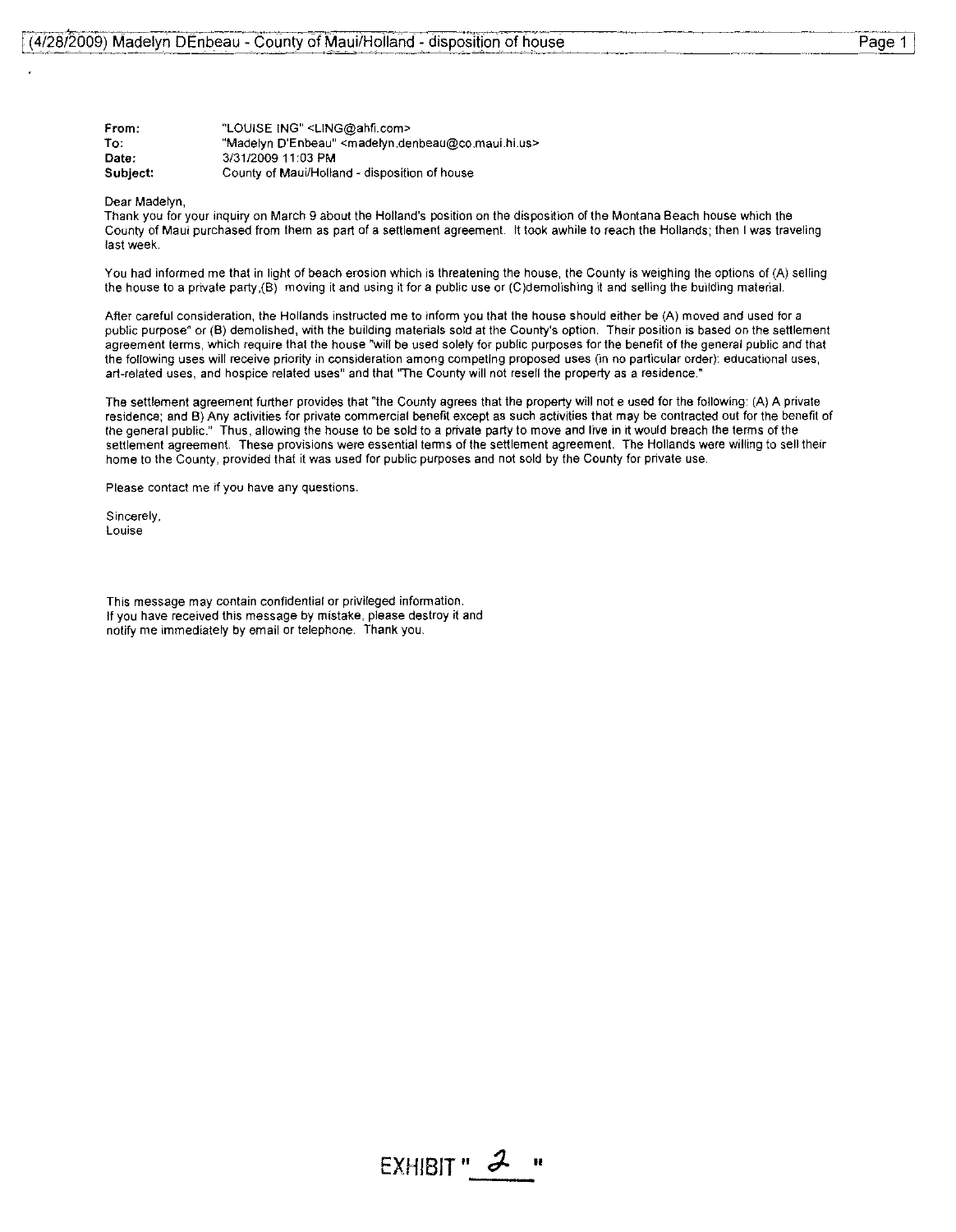CHARMAINE TAVARES **Mayor** 

JEFFREY S. HUNT **DIrector** 

KATHLEEN ROSS AOKI **Deputy Director** 



 $\sim$  r  $\alpha$ 

# COUNTY OF MAUl **DEPARTMENT OF PLANNING**

April 30, 2009

# **MEMORANDUM**

- TO: Traci Fujita Villarosa, First Deputy Department Of Corporation Counsel
- $FROM:$  Jeffrey S. Hunt, AICP $\chi$ Planning Director

# SUBJECT: **KAPUKA`ULUA (FKA MONTANA BEACH) TMK: 2·5·005:014**

The Department of Planning (Department) is in receipt of your request to identify land use requirements to utilize the existing structures at Kapuka'ulua for public purposes such as for education, arts related uses, and hospice related uses. After reviewing the existing laws and land use maps, the Department has determined that the existing land use designations for TMK: 2·5·005:014 (Property) does not allow for this type of use. There are two (2) land use options available to the County:

- 1. Obtain a Conditional Use Permit; or
- 2. Initiate a Change in Zoning

This determination is based upon the following information:

# **LAND USE AND FLOODING DESIGNATIONS:**

- State Land Use District: • Paia/Haiku Community Plan: Urban Park and Open Space
- Zoning:
- Special Management Area:
- Flood Hazard District:

# **State Land** Use **District**

The Property is designated Urban by the State Land Use Commission. Permissible uses in the District are any use allowed by the respective Counties. Thus the use of the property for public purpose is allowed with the appropriate community plan and zoning designation.

Urban Reserve

VE (BFE=15')

Yes

EXHIBIT " 3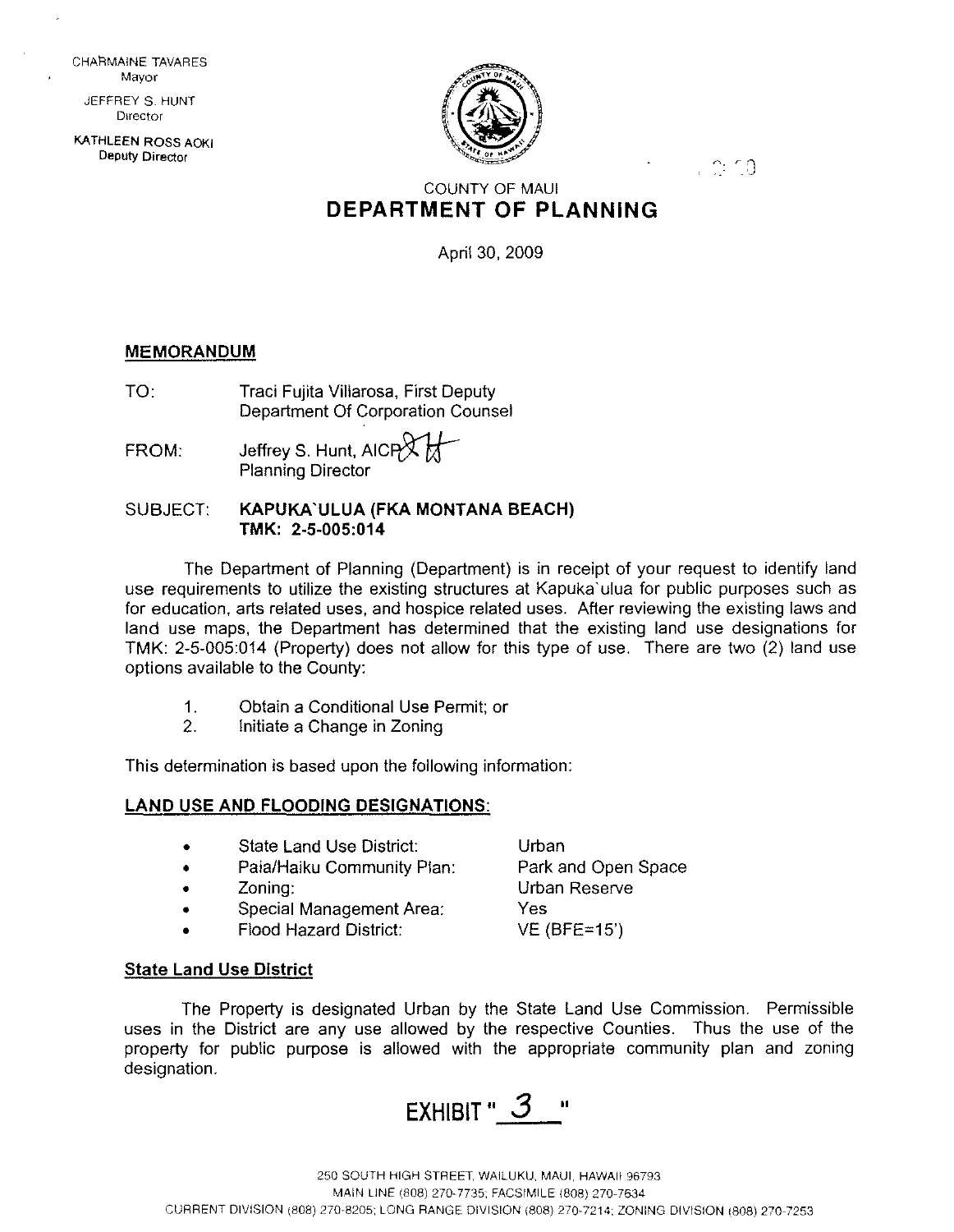Traci Fujita Villarosa, First Deputy April 30, 2009 Page 2

# **Community Plan**

The Property is divided into two community plan designations on the Paia-Haiku Community Plan Map: Park and Open Space. Both of these community plan designations envision public purpose uses. In the Paia-Haiku Community Plan a Park designation applies to lands either developed or to be developed for recreational uses. These uses include both public and private facilities as well as active and passive facilities. An Open Space designation applies to lands located in both urban and non-urban designated lands. These lands may be inappropriate for intensive development based upon environmental, physical, or scenic constraints. Examples of areas to be included under this designation are shoreline buffer areas, drainage way, and view planes.

# **Zoning**

The Property is zoned Urban Reserve. Upon reviewing Chapter 19.69, Urban Reserve, Maui County Code (MCC) the example uses provided as part of this request are not permitted uses **in** the Urban Reserve District. Permitted uses in the Urban Reserve District are:

- 1. One single-family dwelling per lot;
- 2. Uses and structures which are accessory to the single-family dwelling and located on the same lot as said dwelling. These uses and structures include, but are not limited to, carports and storage sheds, and other uses which are customary, incidental, usual, and necessary to the use of the dwelling or the land of the zoning lot.
- 3. One accessory dwelling; provided that the area of the zoning lot is 7,500 square feet or more; and provided further that the provisions of chapter 19.35 of this code are complied with;
- 4. Pasturing of animals and cultivation of crops, including, but not limited to greenhouses, flower and truck gardens, and nurseries; provided that there shall not be any retailing or transacting of business on the premises; and
- 5. Private, public, or quasi-public utility lines and roadways; drainage improvements; water source and distribution services, including but not limited to, water wells, reservoirs, tanks, and not more than twenty-three kilovolt public utility substation.

Further, any change in the use of the structures or the construction of additional square feet will also be subject to the off-site parking requirement of Chapter 19.36, MCC. Additional parking may be required on the Property based upon the use of the structures.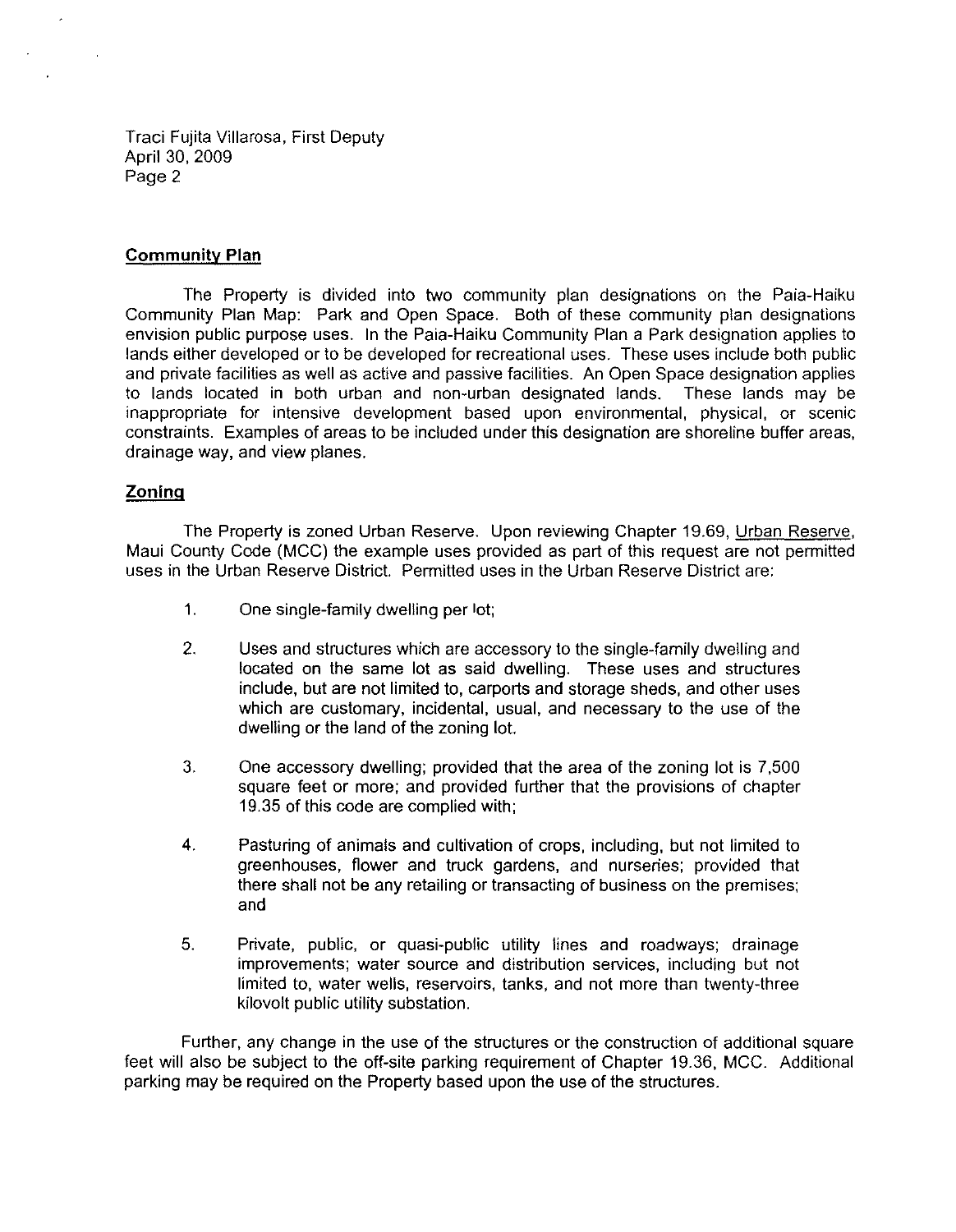Traci Fujita Villarosa, First Deputy April 30, 2009 Page 3

# **Special Management Area**

 $\sim 40$ 

The Property is located within the Special Management Area (SMA) as established by the Maui Planning Commission. A change in use or proposed improvements; such as construction, renovations, or paved parking, will require that a SMA Assessment to be submitted to the Department. Consultation with the Department will then detemnine whether a SMA Permit will be required.

Additionally, portions of the Property are located within the Shoreline Setback Area and are subject to the Shoreline Setback Rules. These rules further identify pemnitted activities and uses so as to minimize impact to the shoreline. Any proposed improvements will likely require a shoreline certification by the State of Hawaii.

# **Flood Hazards**

The Property is located in Flood Hazard Zone VE (BFE=15') by the Flood Insurance Rate Map (FIRM) maintained by the Federal Emergency Management Agency (FEMA). Zone VE indicates an area of coastal flooding with velocity hazard (wave action) in which the base flood elevation has been determined. The base flood elevation is 15-feet.

Thus the Property is also subject to the requirements of Chapter 19.62, Flood Hazard Area, MCC. This Property is located in an area defined as a coastal high hazard area and subject to specific building and construction standards. First, the habitable portion of the structures must be elevated at the required 15-feet. Second, the space below the habitable portion of the structures can only be used for parking, storage, and access. Third, an enclosure of this space must meet the requirement of a "breakaway wall" which is a type of construction **in**  which walls will be able to "breakaway" during high wave action, while leaving the support structures intact.

An inspection has not been conducted by the Department on the eXisting structures to detemnine whether the construction is in compliance with Chapter 19.62, MCC.

# **ENVIRONMENTAL ASSESSMENT**

Lastly, a change in use of the property will require the County to be in compliance with Chapter 343, Environmental Impact Statements, Hawaii Revised Statutes (HRS). This may require the processing of an Environmental Assessment in addition to the other land use and regulatory requirements.

The Department is forwarding the following documents; Chapter 19.69 Urban Reserve, MCC, a map delineating the community plan designations of the Property, and a the FIRM map of the Property.